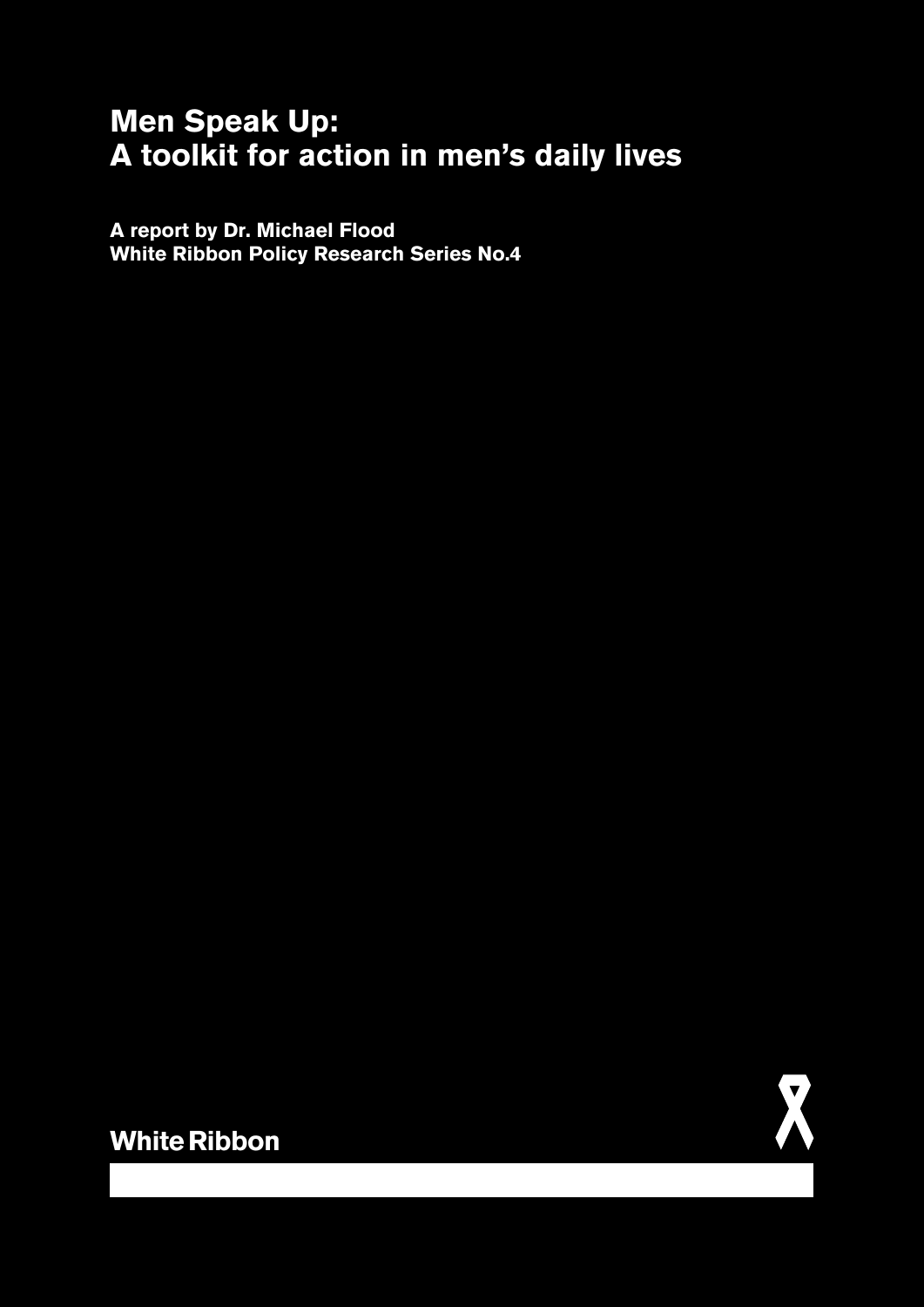The White Ribbon Campaign is the largest global male‑led movement to stop men's violence against women. It engages and enables men and boys to lead this social change. In Australia, White Ribbon is an organisation that works to prevent violence by changing attitudes and behaviours. The prevention work is driven through social marketing, Ambassadors and initiatives with communities, schools, universities, sporting codes and workplaces.

The White Ribbon Policy Research Series is intended to:

- Present Contemporary evidence on violence against women and its prevention;
- Investigate and report on new developments in prevention locally, nationally and internationally; and
- • Identify policy and programming issues and provide options for improved prevention strategies and services.

The White Ribbon Policy Research Series is directed by an expert reference group comprising academic, policy and service experts. At least two reports will be published each year and available from the White Ribbon website at www.whiteribbon.org.au

Title: Men Speak Up: A toolkit for action in men's daily lives.

Author: Michael Flood.

White Ribbon Policy Research Series, Publication No. 4.

ISBN 978-0-9871563-4-3

© 2011. All rights reserved.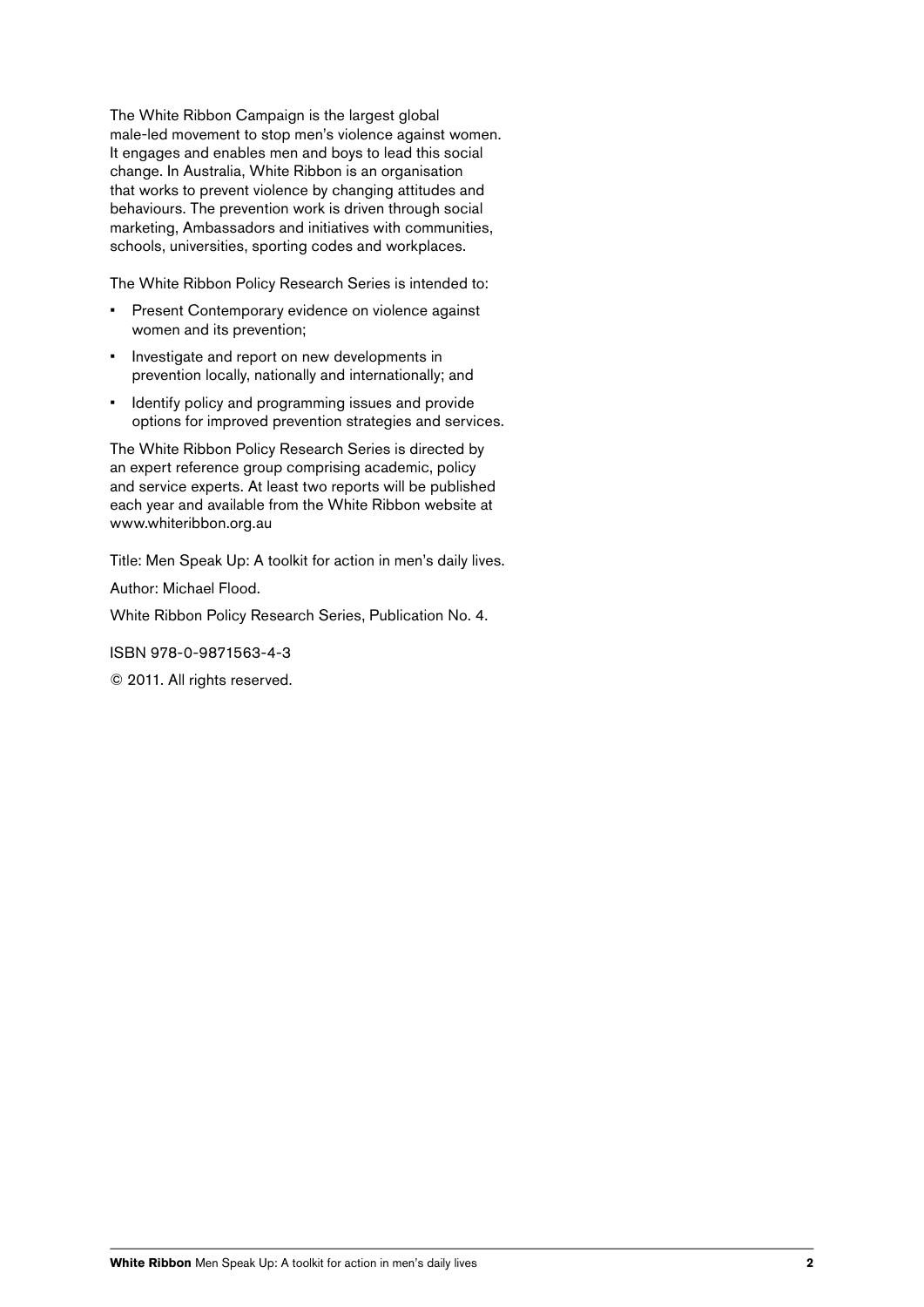### **Introduction**

**Men's violence against women can be reduced and prevented. Individuals can act to lessen violence in their own lives and the lives of those around them, organisations and communities can work to build gender‑equal relations between women and men, and governments can take action to shift the structural and cultural underpinnings of men's violence against women.** 

There are everyday ways in which men can make a difference. This report explores how individual men can act to prevent and reduce violence in their everyday lives. It focuses on the role that individuals can play, as this is one important aspect of violence prevention, rather than the potential contributions of groups, networks, organisations, and other larger entities. This report focuses on the role that individual men in particular can play, for several reasons. On the one hand, too few men have taken up the issue of men's violence against women, and too many stay silent. On the other hand, growing numbers of men are joining efforts such as the White Ribbon Campaign, and growing numbers are asking, "What can we do?"

Growing numbers of men are asking: How can I support a victim of domestic violence? What steps can I take when I realise that a man I know is abusing and controlling his wife or girlfriend? What do I do when a mate makes a joke about rape? How can I be part of the solution? This report answers this need. It provides a toolkit for men of the everyday strategies they can use to make a difference.

Individuals can make real contributions to the reduction and prevention of men's violence against women, as this report details. At the same time, this will not be enough. We will need widespread social and cultural change in order to shift the social conditions which foster violence against women. In particular, we must address the systemic gender inequalities which underpin men's violence. This requires that groups, movements, communities and governments mobilise to take action. Still, individual men and women play vital roles in generating and sustaining such collective and institutional efforts.

This report is organised into four sections, as follows:

- Part 1 outlines exactly what it is we are trying to reduce and prevent.
- Part 2 identifies how speaking up and taking action make a difference.
- Part 3 explores what men can do.
- Part 4 notes the strategies with which to nourish personal strength, support and inspiration, and acknowledges the mistakes it is easy to make.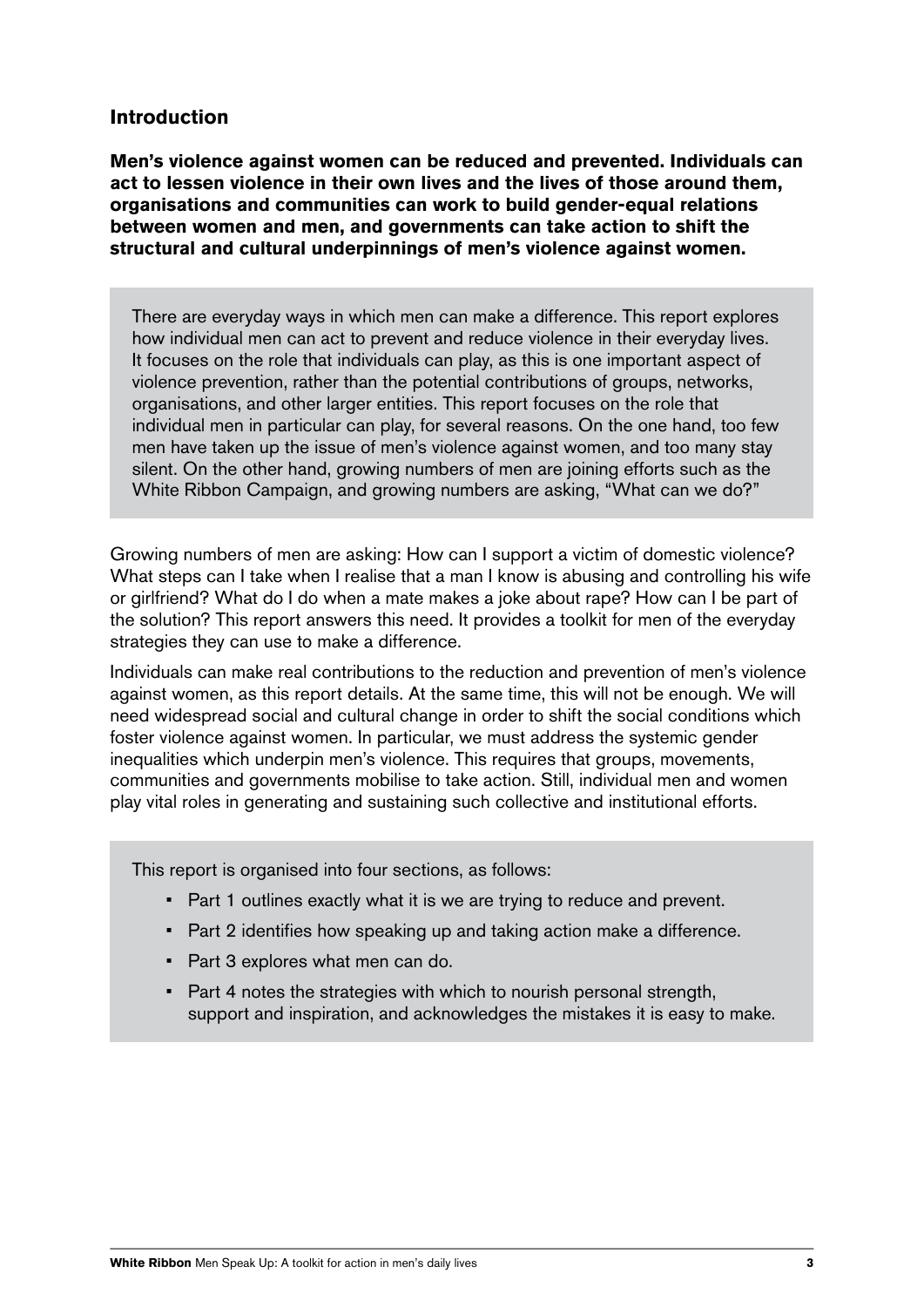# **1. What is it we are trying to reduce and prevent?**

The phrase 'men's violence against women' refers to a wide range of forms of violence, abuse, and coercion perpetrated by men against women. Forty years of scholarship and activism have generated a series of insights regarding the key features of this violence.

First, it is important to recognise the range of behaviours which can be identified as violent.

'Commonsense' and dominant beliefs limit the range of behaviour which is deemed unacceptable and define other behaviours as normal or inevitable. In contrast, by listening to women's experiences, feminists have documented a wide range of male behaviours which women perceive as threatening, violent or sexually harassing (Maynard & Winn 1997: 177). This work has broadened what can be named as violence, and generated new terms for forms of violence and abuse which had been invisible or normalised. For example, it is a feminist achievement that forms of forced, coerced, and pressured sex in relationships and families now are named as violence or abuse.

Related to this, feminist work has identified a *continuum* of violence experienced by women (Kelly 1996), from seemingly extreme events like intimate murders to the daily dripping tap of sexual harassment (Wise and Stanley 1987: 114). The notion of a continuum highlights the range of abusive and coercive behaviours women experience, the sheer pervasiveness of violence, the links between seemingly diverse behaviours and events (in terms of their impact, dynamics, and causes), and the overlaps between violence and everyday forms of social and sexual interaction between men and women (Kelly 1987). The continuum is not a representation of the seriousness of different forms of physical and sexual violence: all forms are serious and all have effects (Kelly 1987: 49).

Another crucial insight is that that when it comes to men's violence against female partners or ex‑partners, rather than talking about isolated aggressive acts, often we are talking about a *pattern* of behaviours, linked by *power and control*. Men's physical violence towards women in relationships and families frequently is accompanied by other forms of abusive, controlling, and harmful behaviour. (Indeed, a man may be using a series of psychological and social tactics of power and control against his partner while avoiding physical violence altogether.) Violence prevention advocates typically use the term 'domestic violence' to refer to a systematic pattern of power and control exerted by one person (usually a man) against another (often a woman), involving a variety of physical and non‑physical tactics of abuse and coercion, in the context of a current or former intimate relationship. In the typical situation of male-to-female domestic violence, the man often

*threatens his partner with the use of violence against her or their children, sexually assaults her, and intimidates her with frightening gestures, destruction of property, and showing weapons. He isolates her and monitors her behavior, which increases his control, increases her emotional dependence on him, and makes it easier to perpetrate and hide physical abuse. He practises insults, mind‑games, and emotional manipulation such that the victim's self‑esteem is undermined and she feels she has no other options outside the relationship. Finally, he minimizes and denies the extent of his violent behavior, disavows responsibility for his actions, and blames the victim for the abuse (Flood 2003: 235‑236)*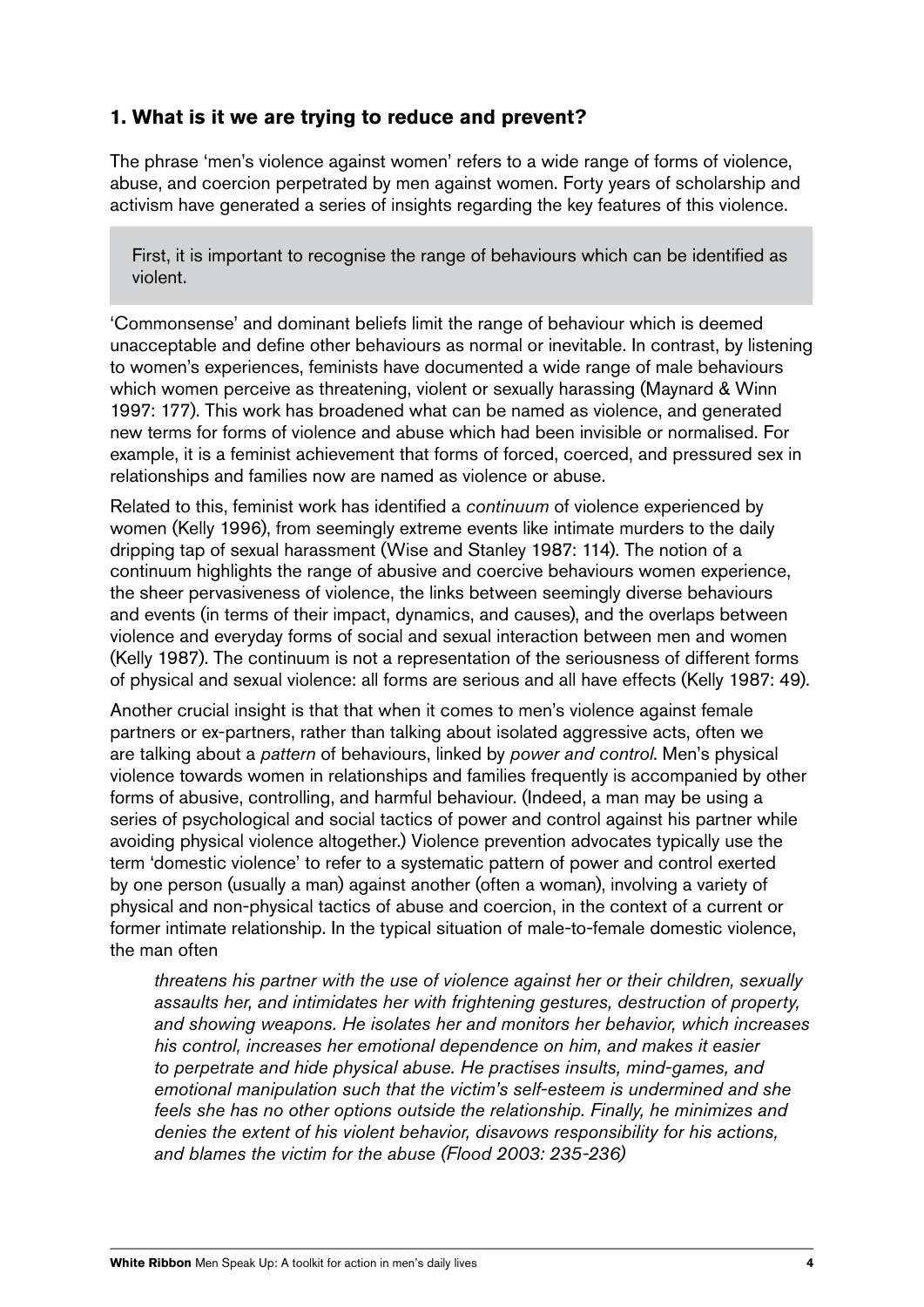In many ways therefore, domestic violence or intimate partner abuse can be best understood as chronic behavior that is characterized not by the episodes of physical violence which punctuate the relationship but by the emotional and psychological abuse that the perpetrator uses to maintain control over their partner.

Feminist advocates also have noted that terms such as 'domestic violence' and 'family violence' can deflect attention from the sex of the likely perpetrator (male), likely victim (female), and the gendered character of the violence (Flood 2003: 235).

Four further insights regarding men's violence against women are critical. First, in contrast to the stereotype that rape and other forms of violence are perpetrated by 'abnormal' and 'mad' individuals, the research highlights that most violence against women is perpetrated by 'normal' men, in the context of a gender-unequal society. They are 'normal' men in the sense that they are acting out the gender norms and values with which many men have socialised, in unequal gender relations which themselves have been seen as normal.

Second, there is a crucial link between violence and power. Men's violence both maintains, and is the expression of, men's power over women and children.

From feminist research we now have the important insight that men's violence is an important element in the organisation and maintenance of gender inequality. In fact, rape and other forms of sexual violence have been seen as paradigmatic expressions of the operation of male power over women.

Related to both of these, men's violence against women has social causes. These can be grouped into three clusters.<sup>1</sup>

First, men's violence against women is shaped above all by *gender inequalities*. These are linked to violence at the individual, relationship, community, and societal levels, and there are strong associations between violence against women and gender roles, gender norms, and gender relations. Second, there are links between violence against women and the acceptance and perpetration of *other* forms of violence. Third, violence against women is shaped by the material and social resources available to individuals and communities, including patterns of disadvantage (Sokoloff and Dupont 2005).

The fourth and final insight is that men's physical and sexual violence against women is a fundamental barrier to gender equality.

This violence harms women's physical and emotional health, restricts their sexual and reproductive choices, and hinders their participation in political decision-making and public life. Men's violence is a threat to women's autonomy, mobility, self-esteem and everyday safety. Violence against women is now also being described as a threat to or denial of women's human rights and of women's rights to full citizenship. In these senses, men's violence against women is a fundamentally *ethical* and *political* issue.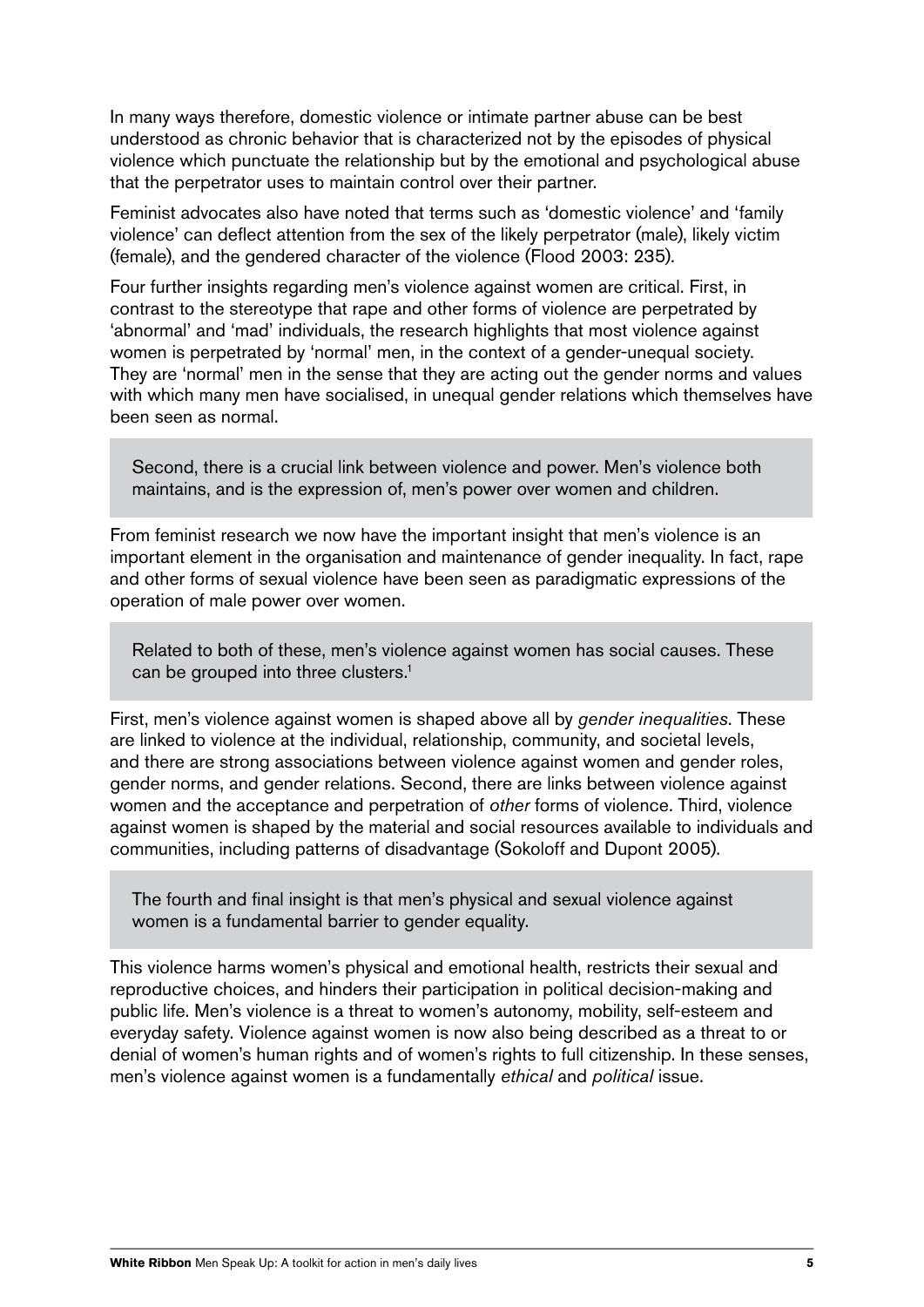In short, men's violence against women comprises a diverse range of violent, coercive, or controlling behaviours and strategies. These may or may not involve physical violence. They often take place between men and women who know each other, and they may be deliberately hidden from public view. They may or may not be illegal and criminal. And they may be seen as 'normal' or acceptable by community members.

# **2. Action makes a difference**

When individual men take action in their daily lives to challenge men's violence against women, this makes a difference. There is a small but increasing body of evidence that a wide variety of actions adopted by individuals can create change in violence against women or the factors which feed it. There have been various studies documenting that it is possible to encourage people to be 'active' or 'pro‑social' bystanders, that is, individuals who act to prevent or reduce violence. Bystander interventions have been shown to increase men's and women's willingness to intervene, skills in intervening, and actual involvement in intervention (Mcdonald and Flood in‑press). There has been far less research, however, on the effectiveness of these interventions themselves. Nevertheless, we can draw support for the claim that action makes a difference from two kinds of studies, of violence prevention efforts and of factors associated with violence against women.

What can individual men do to help reduce or prevent men's violence against women? There are three broad classes of action:

- behaving non-violently ourselves,
- taking action among other men and women, and
- joining in collective action.

First, men must take responsibility for our own violent behaviour and attitudes, and build respectful relations with the women and girls (and other men and boys) in our lives.

Second, men can take steps to challenge violence and violence-supportive behaviour around us, thus acting as active and involved bystanders: intervening in incidents of violence or the situations which lead up to them, supporting victims, challenging perpetrators, and so on.

Third, men can tackle the social and cultural causes of violence, the social foundations of violence, particularly by challenging the attitudes and norms, behaviours, and inequalities which feed into violence against women.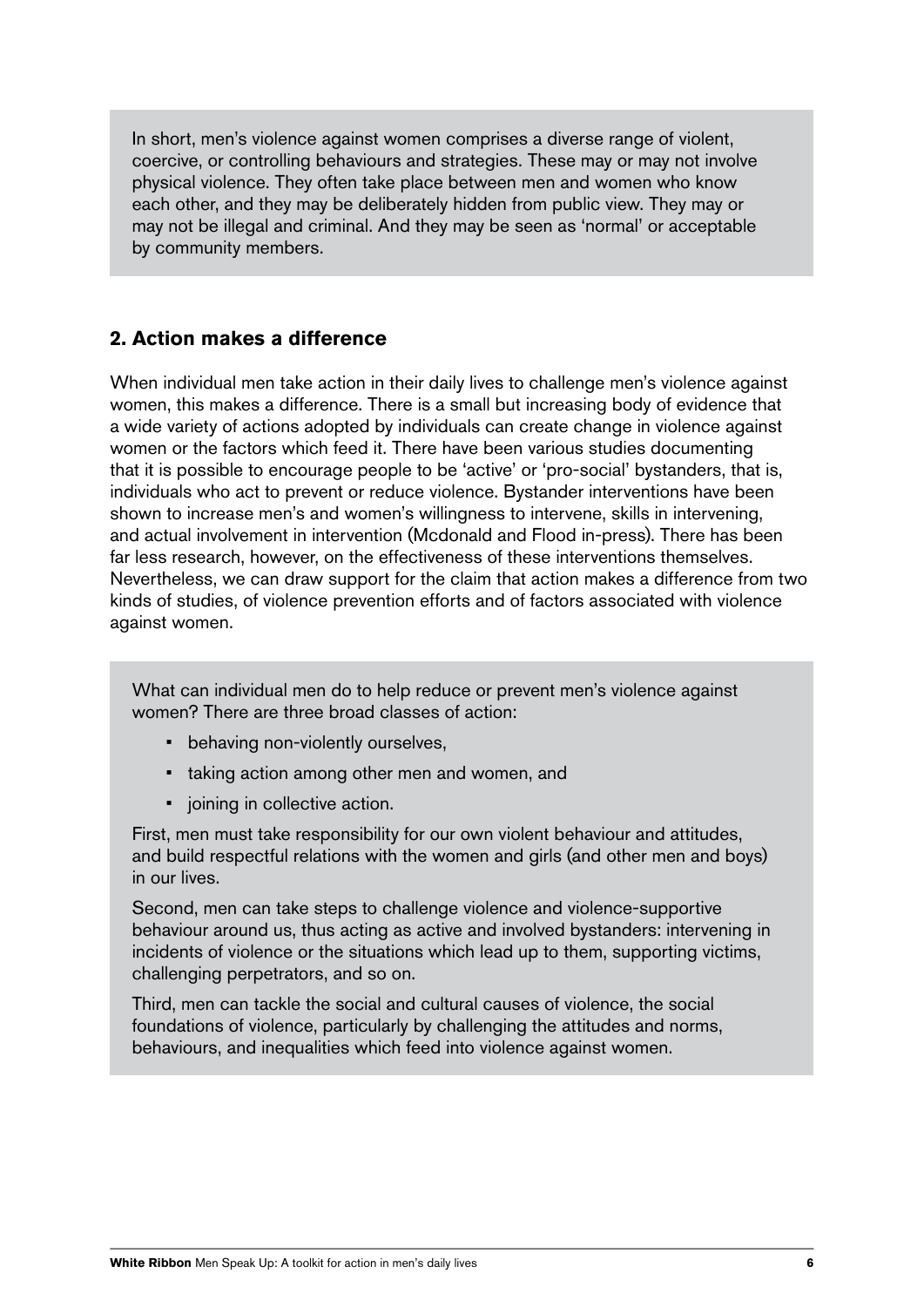The first step any man must take in seeking to reduce or prevent men's violence against women is to ensure that he is not using violence himself, as noted in further detail below. The discussion of how particular actions can make a difference therefore starts here. But it then moves to other types of everyday intervention.

• When a man who has used violence against a woman chooses to cease doing so, by definition this reduces violence against women.

The troubling fact is that male perpetrators of violence against women may have lengthy patterns of abuse and/or other criminal behaviour, perpetrating chronic and repeated abuse on partner after partner (Klein and Tobin 2008). Many are unlikely to stop without serious intervention by the police and courts. Indeed, some perpetrators – particularly those with unstable lifestyles, substance abuse, and criminal histories – may not be deterred by expectations of negative consequences, whether social or official (Hanson and Wallace‑Capretta 2004). Some men cease using direct physical violence against a partner, but intensify their use of other strategies of power and control. On the other hand, men who do cease abusing and controlling a partner are also less likely to use such behaviour with subsequent partners (Klein and Tobin 2008).

A wide range of factors shape the likelihood that any individual man who is using violence against his partner or ex‑partner will stop. Men are more likely to fully reform if they acknowledge their violent behaviour and the harm it has caused others; make and enact a commitment to change; address the sense of entitlement that can be used to justify controlling behaviour; address sexist beliefs about the acceptability of using anger and violence against partners; divorce themselves from anti-social and violent peers; address alcohol and drug use; and seek professional help in perpetrators' programs. Other factors also are influential, including arrest, prosecution, and court interventions, and completion of a perpetrator program, although none of these are guarantees that an individual will not persist in abusing or controlling his partner (Hanson and Wallace‑Capretta 2004; Klein and Tobin 2008; Scott 2004).

• When a man supports a woman who is being subjected to violence by a partner or ex‑partner, he increases the chance that she will seek help, report the violence, escape the violence, and recover from the abuse.

When a man (or woman) responds supportively and respectfully to a female friend, work colleague, or other who is living with violence, it makes a difference. Abused women's psychological wellbeing and their ability to escape from abuse are shaped by the levels of material and emotional support they receive (Goodkind *et al.* 2003). In a qualitative study among New Zealand women who had experienced abuse from a male partner, others' responses to their help-seeking influenced subsequent help-seeking, separation, and eventual recovery from the abuse (Giles *et al.* 2005: 99).

Men's supportive and non-blaming responses to women living with violence also influence their likelihood of reporting the abuse. While victims avoid reporting violence for various reasons, one is their fear that they will be blamed by family and friends, stigmatised, and the criminal justice system will not provide redress (Lievore 2003: 8‑28).

• When a man intervenes in a violent incident in progress by offering support or assistance to the woman being attacked, he may lessen the harm she suffers during that incident, and she may hear the message that she is not to blame for and does not deserve the violence inflicted on her.

Existing research from the US suggests that a significant number of incidents of violence take place with others present, and that these bystanders' actions generally are seen by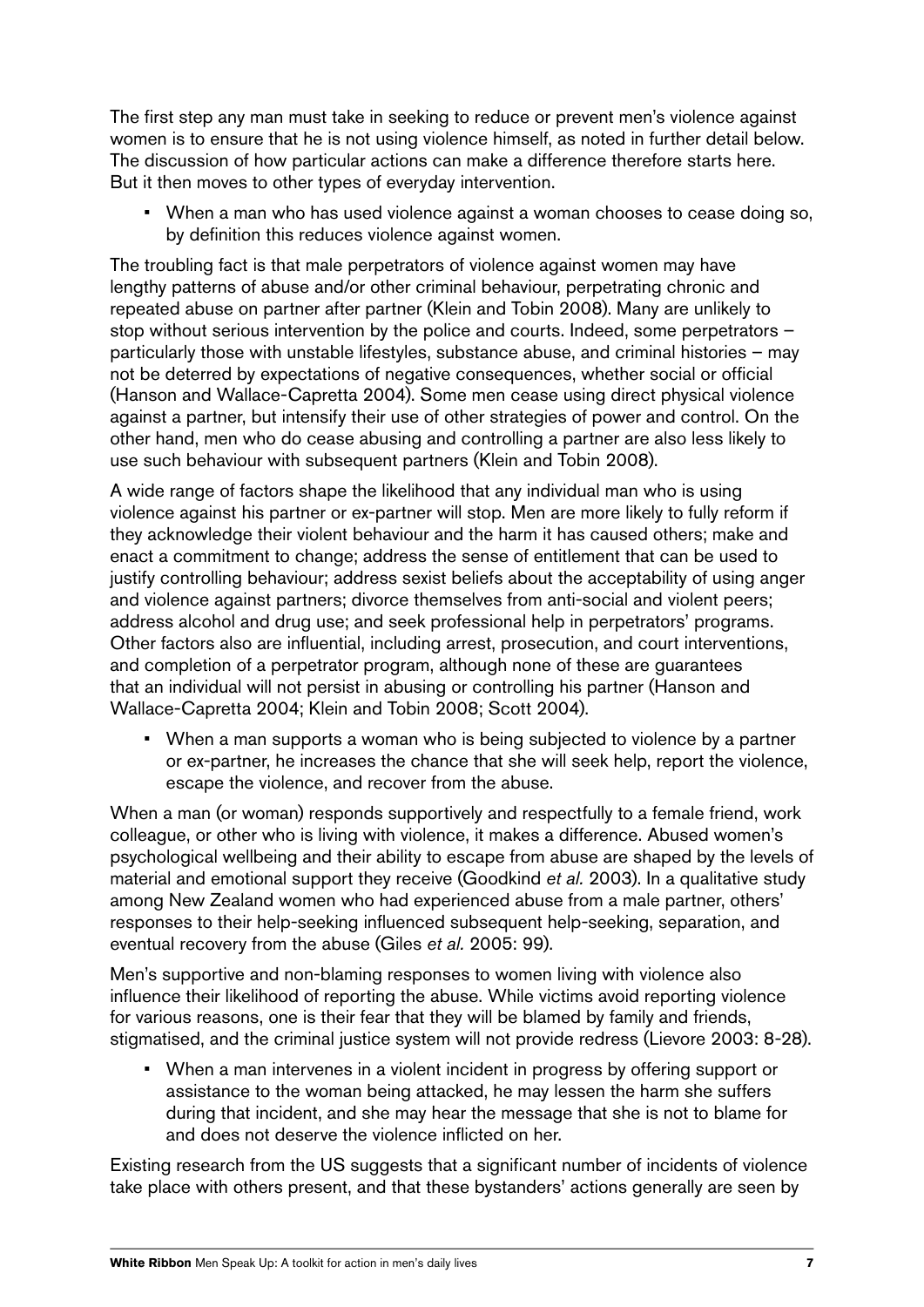victims to help. A study of data from crime victimisation surveys over 1993‑1999 found that bystanders were present in 29 percent of rapes and sexual assaults (including both sexes of victim and perpetrator, not just men's violence against women) (Hart and Miethe 2008: 638). A more recent study of data on violent crime reported in crime victimisation surveys over 1995 to 2004 found that others were present in nearly two-thirds of the violent victimisations, including 68 percent of physical assaults and 28 percent of sexual assaults (Hart and Miethe 2008: 641).<sup>2</sup>

This data does suggest however that others are less likely to be present in incidents of men's violence against women than in some other forms of violence. There is dramatic variation in the likelihood of bystander presence across different situational contexts for violent crime. Bystanders are most likely to be present in incidents involving physical assaults by strangers and in public, while bystanders (other than women's children) are less likely to be present for the many incidents involving violence against women by known men and taking place in private locations such as houses. For example, bystanders were present during 83 percent of the stranger assaults in public places at night that did not involve a dangerous weapon, compared to only 14 percent of the weaponless nonstranger rapes and sexual assaults that occurred in private locations during the daytime. In general, bystander presence was highest for situations of physical assaults in public places, and lowest for sexual assaults in private locations (Hart and Miethe 2008: 642).

It is encouraging to note that bystanders' actions generally were seen to help. In fact, one of the most traumatic issues for victims or survivors is that others do nothing (Herman 1992). In general, actions by bystanders in response to incidents of rape and sexual assault were perceived by victims to have 'helped' rather than 'worsened' the situation. In addition, perceptions of others as helping were higher for rape than for other forms of violent crime such as robbery (Hart and Miethe 2008: 642‑646).

• When a man intervenes in a violent incident in progress by challenging the man who is using violence against a woman, he increases the chance that the perpetrator will at least slow down or limit the violence he's inflicting. The perpetrator may be put on notice that he won't get away with violence, and he may be more likely to take responsibility for his actions.

There has been little research on the impact of bystanders' interventions with the perpetrators of violence during violent incidents. Nevertheless, the research above suggests that, at least as far as victims are concerned, bystanders' actions make the situation better rather than worse. At the same time, third parties may make things worse, by overreacting or saying something which escalates the violence, or inciting the perpetrator to inflict greater injury to victims as a way to maintain or reaffirm masculine, 'tough guy' identities (Hart and Miethe 2008: 638).

There is also evidence that the presence of a bystander may limit the extent to which violence occurs *per se*. A number of studies have found that rapes are less likely to be completed when a bystander is present (Clay‑Warner 2002: 692).3 In one US study for example, rapes were 44 percent less likely to be completed when another person was present (Clay‑Warner 2002: 697).

• When a man questions a mate's joke about rape or a colleague's violence‑supportive comment, he takes away the mate's false assumption that everyone else agrees with him, he makes it more likely that their opinions and attitudes will shift, and he increases others' willingness to speak up as well.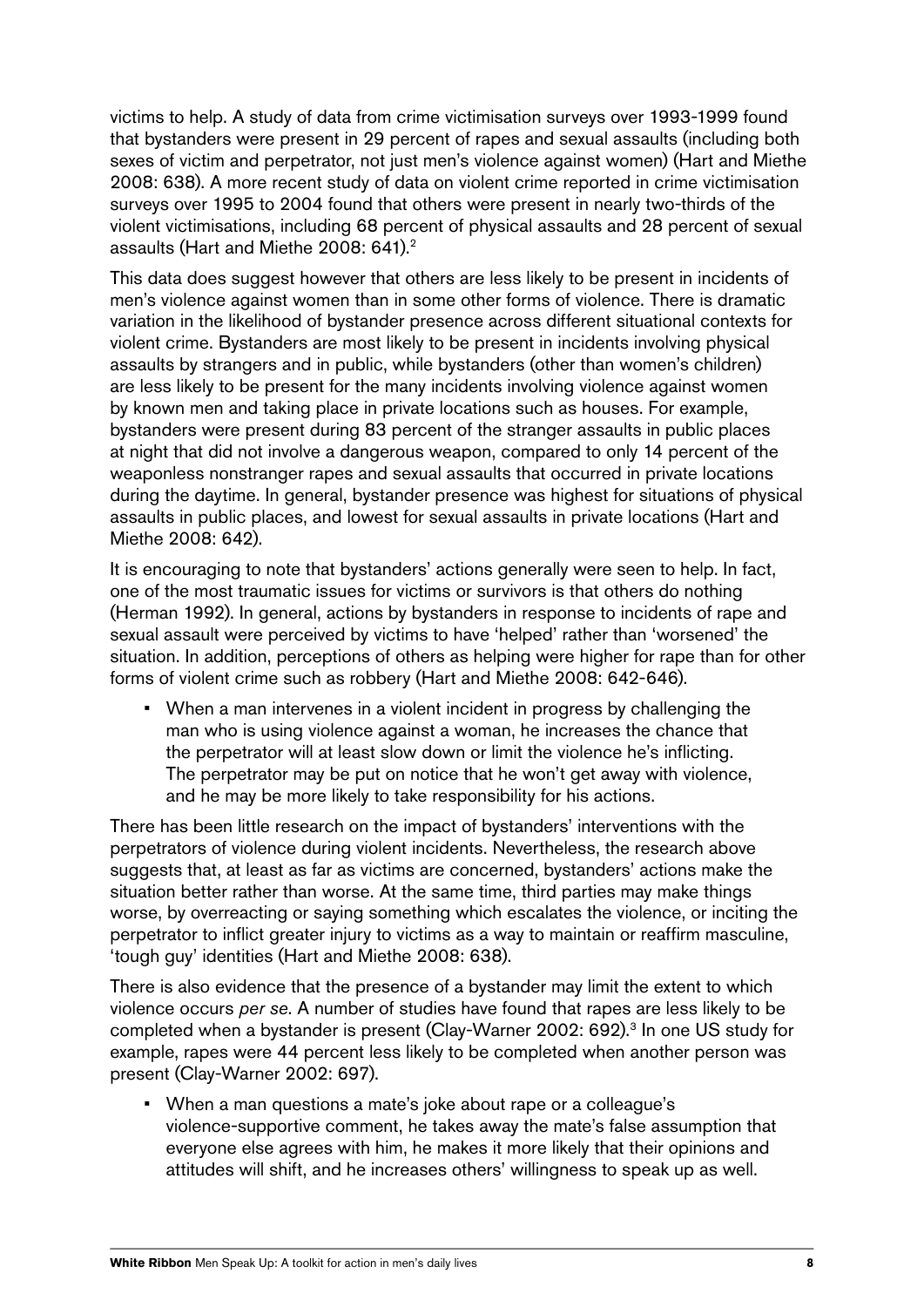If individual men think that their peers support and also engage in violence against women, they are more likely to use violence themselves. A series of studies document that men are more likely to sexually assault and harass women if they have peers who give violence‑supportive advice, if they are closely attached to abusive peers, and if their peers share negative beliefs about gender and about violence and are involved in physically aggressive or coercive behaviours (Flood and Pease 2006: 40‑41). Men who perceive that their male peers support rape myths have a greater willingness to perpetrate rape themselves (Flood and Pease 2006: 41). Therefore, men who take action to break down peer support for violence against women undermine these dynamics.

In addition, there is evidence that when individuals are more likely to intervene in a high-risk situation when they have seen someone else model active bystander behaviours first (Coker et al. 2011: 779). Thus, when individual men (or women) intervene, they make it more likely that others will intervene as well.

• When a father behaves in non-violent and respectful ways in his family, he increases the likelihood that his children will grow up with non-violent and respectful attitudes and relations.

Fathers' gender-just involvements in parenting and gender relations have a positive impact not only on their partners but among their children, in terms of children's attitudes to and involvements in violence. As Crooks *et al.* (2006: 85‑86) note;

*At the individual family level, shifting fathers' attitudes about masculine ideals may help prevent individual perpetration against children and intimate partners, but will also support their children in developing healthy gender identity roles that can withstand prevailing societal messages. Fathers who model nonviolence and gender equity, and also attempt to actively engage their children in exploring these topics, will help their children develop into healthy, well‑adjusted adolescents who have some resilience for resisting the destructive gender‑based messages propagated by the popular media.* 

There is strong evidence that children who either witness violence in their families or are subjected to violence themselves are more likely as adults to adhere to violence‑supportive attitudes and to perpetrate violence (Flood and Pease 2006: 33‑35). The effects of this 'intergenerational transmission' of violence are particularly strong for boys. In other words, it is boys, rather than girls, who are more likely to grow up to perpetrate violence against women having witnessed or experienced violence themselves (Flood and Pease 2006: 34). It follows from this that if a man treats his female partner with respect and care, rejecting the use of violence and coercion, their children also are more likely to do so in their own relationships in later life.

Fathers also can have positive impacts on their children's potential involvements in violence by avoiding harsh and violent discipline and parenting. The evidence suggests that harsh parenting and corporal punishment by parents is associated with an increased likelihood of dating violence perpetration by boys (Foshee and Matthew 2007: 440). In addition, supportive parenting (including warmth, adequate monitoring, consistent discipline, and communication) decreases the likelihood of dating violence perpetration by boys (Foshee and Matthew 2007: 441).

• When men who are senior leaders of organisations use their influence to encourage take-up of violence prevention initiatives, they also make it more likely that other members of the organisation will support these efforts too.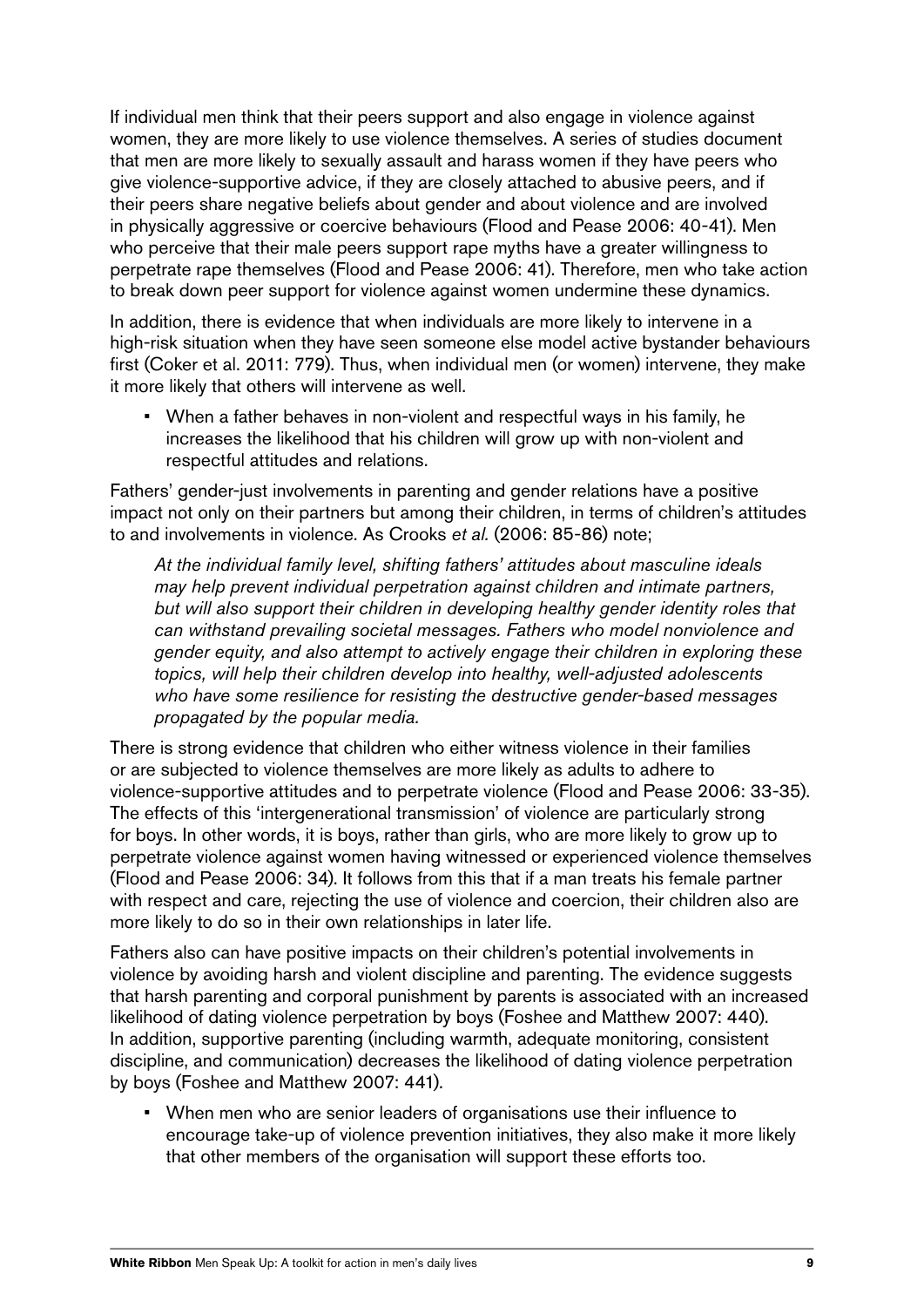There is evidence that when individual leaders become advocates for violence prevention, this has flow‑on effects for others' support for such work. Men with influence can become 'champions' for violence prevention in their organisations and communities, and this makes a difference. For example, in schools where teachers and other staff intervene in bullying, students themselves are more likely to intervene (Powell 2010: 26). It is easy of course for high‑profile men to pay lip‑service to violence prevention, with support which is merely tokenistic. Male leaders' support only makes a real difference if it is substantive and tied to action.

# **3. What men can do**

What can individual men do to help prevent or reduce men's violence against women? There are three broad forms of action: behaving non-violently ourselves, taking action among other men and women, and taking wider collective action. Given its focus on what individual men can do, this report focuses on the first two.<sup>4</sup>

#### *What individual men can do*

- • Start with yourself.
	- Don't use violence.
	- Build respectful and non‑violent relations with women.
	- Boycott and resist sexist and violence‑supportive culture.
	- Inform yourself of the realities of men's violence against women.
- • Be an active and involved bystander.
	- Intervene in violent incidents.
	- Intervene in high-risk situations.
	- Challenge perpetrators and potential perpetrators.
	- Support victims and survivors.
	- Be an egalitarian role model.
	- Challenge the social norms and inequalities which sustain men's violence against women.

Men do not necessarily work through these three kinds of strategies in order. Some men start with the second and third, and in doing so, realise that they need to work on the first. Some men focus on the first and second, and never take up the third form of action. They work on themselves and with others, but do not engage in public and collective action. In any case, doing the first – behaving non‑violently ourselves – is a bottom line for all efforts to reduce and prevent men's violence against women.

Different men will enact the strategies below in different ways, with differing styles and strategies. There is no one right way. Some men use humour or anecdote, others are stern or even angry, while others speak from the heart or from their ethical or political or spiritual principles. While there is no one right way, there are certainly some wrong ways. Some men's responses to violent and violence-supportive behaviour are wrong either because they are unethical or ineffective or both. For example, they may be unethical if they replicate the problem, using violence to stop violence. Some responses are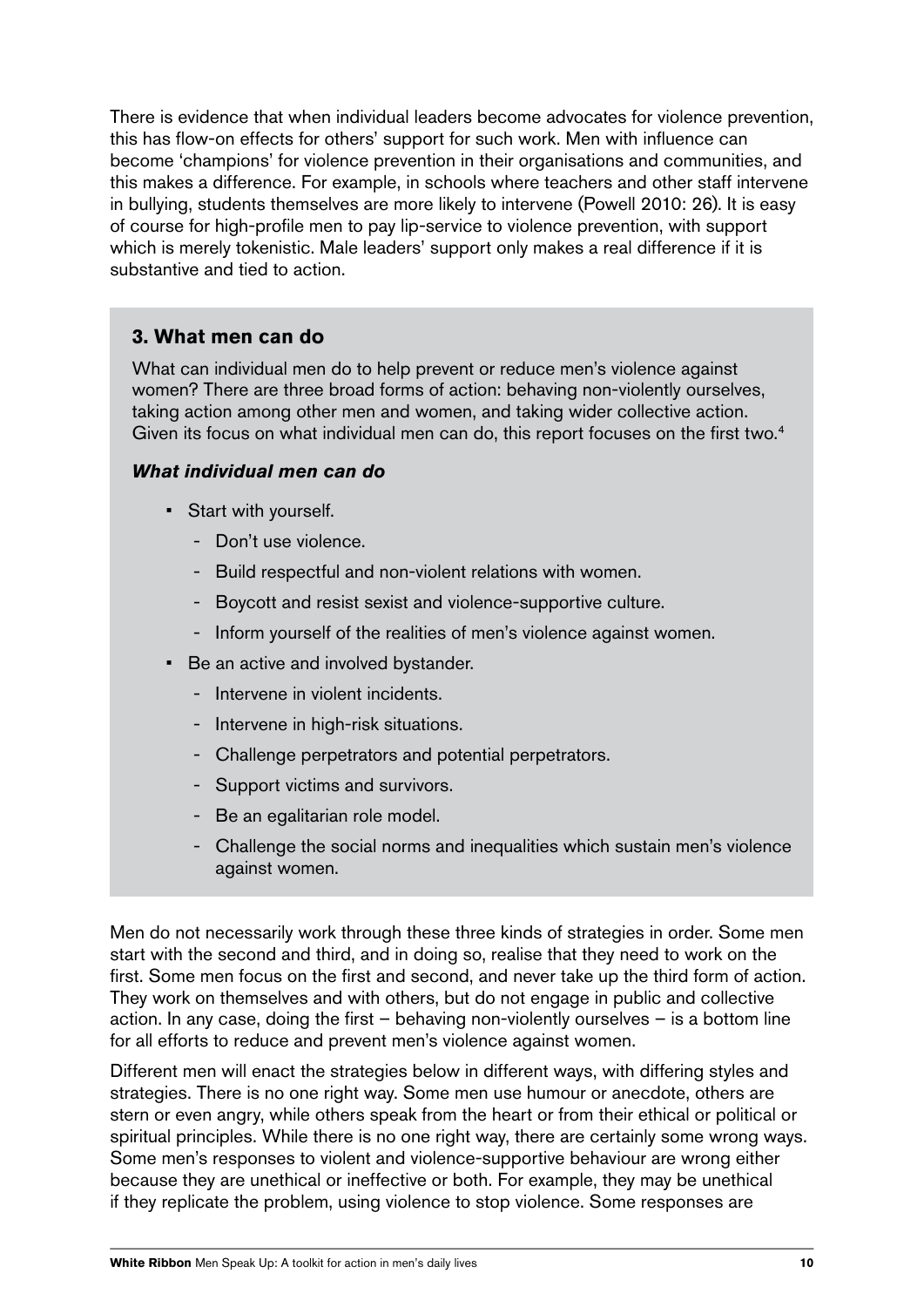ineffective. For instance, when a male friend makes a violence‑supportive comment or joke, you are unlikely to change his mind with hostile personal attack.

The discussion below offers a range of tips for intervening in violence and the behaviours and relations associated with violence. It assumes that appropriate strategies depend in part on the circumstances, the participants, and the context, and that even the most carefully enacted strategy may not be successful.

#### *(a) Start with yourself*

Men must start by 'putting their own house in order'. Take responsibility for violent behaviour and attitudes and strive to build non‑violent and respectful relations with the women and girls (and other men and boys) in your life.

*Don't use violence.* Look honestly at your own behaviour. Reflect on, and work toward changing, any abusive and controlling behaviours of your own. If you have been violent towards your spouse or girlfriend in the past and have any chance of continuing in the future, then you urgently need professional intervention. Contact local domestic violence or sexual assault services and enrol in a behaviour change program.

Men must look critically at our own social and sexual relations with women, rather than assuming that violence is a problem simply of 'other men'. (See Part 4 for more on this.)

*Ensure that your sexual relations are consenting.* Check out the sex you have with your girlfriend, wife, boyfriend, partner or in one‑night stands. Don't pressure a woman or man to have sex. Realise that your strength, size, social role and age are all factors that can contribute to a woman's feeling of powerlessness against your pressure for sex. Don't guilt-trip, expect sex in return for buying dinner or blackmail her or him with leaving the relationship.

*Talk about sex.* Consent should happen at every stage of sexual activity. Say what you want to do and check out what she or he wants to do. Discussing mutual expectations and clarifying any mixed messages eliminates confusion and greatly reduces the risk of sexual assault. You can ask general 'check-in' questions: How do you feel about this? How are you doing? Is everything okay? Is this good? (Weinberg and Biernbaum 1993: 96). And you can ask specific questions: Can I touch you here? Can I lick you? Can I be inside you? Say what you'd like to do and ask what she or he would like to do. Take "no" for an answer, and do not assume that silence means consent. Take responsibility for your sexuality. Don't assume that if you are being sexual with a person on one level, then you can automatically start being sexual on other levels. When a man has an erection, it doesn't mean he has to put it somewhere.

Individual men also can minimise the ways in which they appear threatening to women. For example, if a woman is walking in front of you along a dark street, give her lots of room or cross to the other side of the road. Women have good reasons to be afraid of men in public, and until men's violence against women ends, men in general will be perceived as potential threats.

*Build respectful and non-violent relations with women.* Beyond ceasing or avoiding the use of physical and sexual violence, men must also work to build egalitarian relations with the women in their lives. This includes addressing the myriad of more subtle ways in which it is possible for one person to control or dominate another. Do you dominate conversations? Do you crowd women's space? Do you put women down?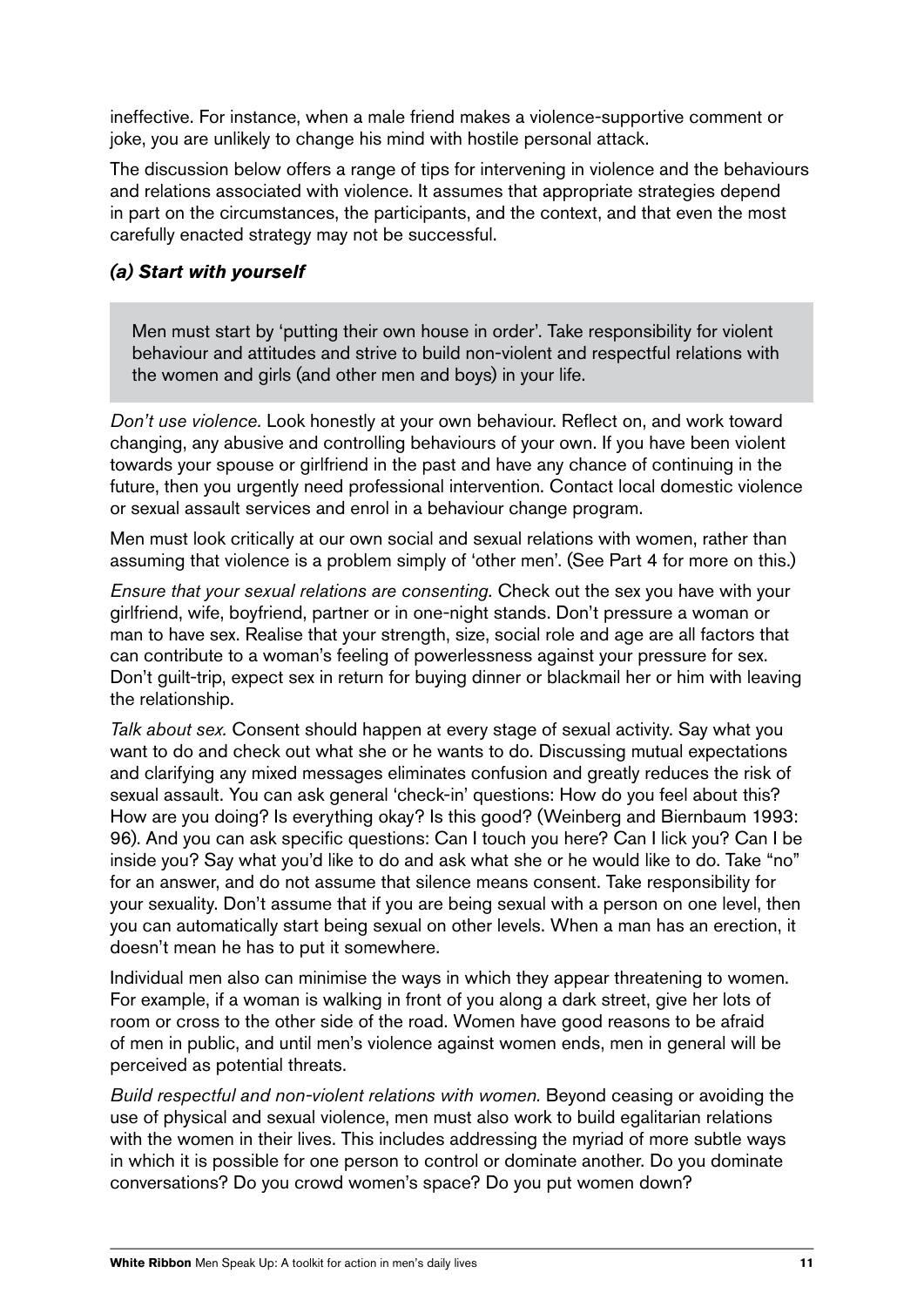Whether we like it or not, males are routinely socialised in ways which encourage us to act in dominating and privileged ways. Resisting and undoing this is a lifelong task. Try hard to understand how your own attitudes and actions might inadvertently perpetuate sexism and violence, and work toward changing them.

### **To build non‑violent and equal relationships with female partners, men should:**

- Be respectful: listen non-judgementally, be emotionally affirming, value opinions;
- Negotiate and behave fairly: seek mutually satisfying resolutions to conflicts, be willing to compromise;
- Share responsibility: mutually agree on fair distributions of household work, make family decisions together;
- Adopt economic partnership: make money decisions together, and make sure both partners benefit from financial arrangements;
- Be non-threatening: talk and act so that she feels safe and comfortable expressing herself and doing things;
- Be honest and accountable: accept responsibility for yourself, admit being wrong, and communicate openly and truthfully.
- Offer trust and support: support her goals in life, and respect her right to her own feelings, friends, activities and opinions.<sup>5</sup>

*Boycott and resist sexist and violence‑supportive culture.* Men must also address our involvements in the wider sexist and violence‑supportive cultures which underpin men's violence against women. This is true for example of our use of language and media. Use inclusive, non‑sexist language. Sexist language helps create a climate where women are second-class citizens, less than men, and violence and abuse become more acceptable.

Don't consume or fund media which is sexist or which endorses and normalises men's violence against women. Boycott films and TV, websites, music and literature that portray women in a sexually degrading or violent manner. Practice criticising their messages – that women are nothing more than sex objects, men are driven by uncontrollable desires, and so on. Develop an awareness of the cultural supports for violence against women. Develop a 'crap detector' to recognise the myths. When you see sex without consent on TV, in a film or book, remind yourself that it is rape. Question the homophobic (anti‑gay) norms which limit men's lives and prop up dominating forms of manhood.

*Inform yourself.* Another part of putting your house in order is informing yourself. Build a solid working knowledge of the realities of men's violence against women. To do this, talk with and listen to women. Find out what it feels like to live with the threat of rape, harassment, and other forms of violence every day. Find out how they like to be supported. Ask what they would like you to do to challenge violence. Talk with your mother, your sister, your grandmother, your friends, your girlfriend or wife, or your co-workers about how they are treated, and ask them about the kinds of things that men can do to create a community of equality. One issue here is that men may be tempted to seek reassurance from women that they're 'one of the good guys'. In turn, women may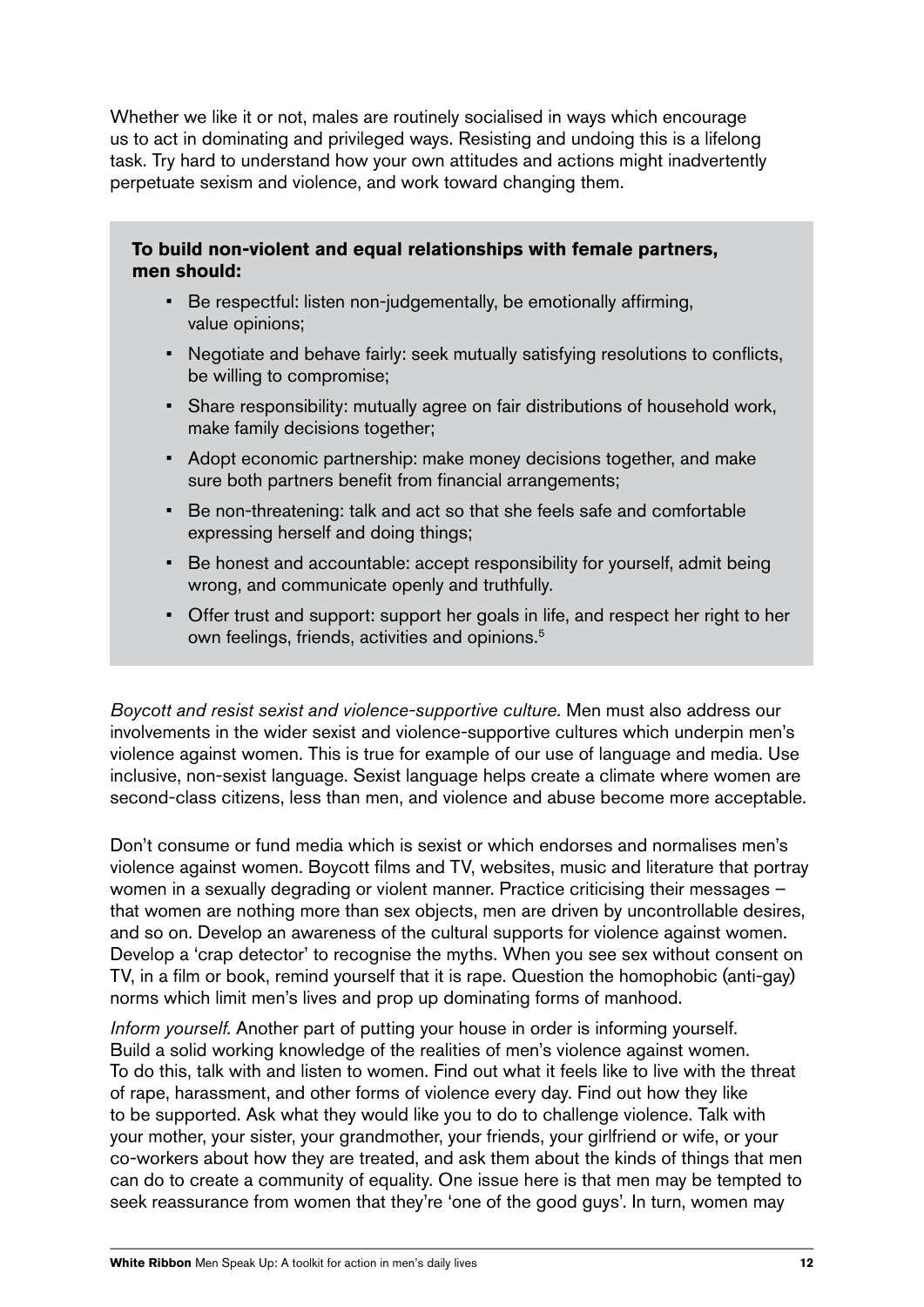be tempted to give reassurance, given that women often are socialised to protect men's feelings. Strive to behave ethically, without inviting women to protect your ego.

You can also attend programs, take courses, watch films, and read articles and books about violence, gender inequality, and masculinities. Read women's and feminist writing and theory.<sup>6</sup> Educate yourself (and others) about how larger social forces and inequalities affect men's and women's relations. Learn from, and advocate for, feminism.

# *(b) Take action among the people around you*

*Intervene in violent incidents.* Men can intervene in other men's violence against women, that is, in incidents or situations of violence as they take place.

The first thing to note is that direct physical confrontation is rarely the most appropriate strategy. As Katz (2004: 6) notes,

*Many people mistakenly believe that they have only two options in instances of actual or potential violence – intervene physically and possibly expose themselves to personal harm, or do nothing. They often choose to do nothing as a result. But this is a false and limited set of choices.*

When men first begin to consider the part they can play in preventing or reducing violence against women, there are two roles which suggest themselves because they fit so neatly with traditional constructions of masculinity. One is the 'punisher', the violent hero who exacts violent revenge on his enemies. This means that some men imagine taking bloody revenge on the men who bash or assault women. Another is the chivalric 'white knight', who sweeps in on his horse to rescue the victim woman and save her from harm. This means that some men imagine that their role is to 'protect' women. Neither role, however, is particularly useful. And both are based in highly problematic notions of men as dominant, aggressive, and superior to women. Fortunately, there are better ways in which men can play a positive role in preventing and reducing violence.

There is a rapidly growing literature on the steps and skills needed for interventions in violent incidents, reflecting the emergence of various education programs based on 'bystander intervention'. While this report cannot provide a comprehensive guide to intervention, it highlights some key elements of effective interventions in violence.<sup>7</sup>

Appropriate strategies for intervention in violent incidents depend on various factors, including the levels of violence involved and the risks to you, the context, and the presence of others. Intervening in violent situations can make them less dangerous or more dangerous. Abusive situations are dangerous – stop and think before getting into them. But not stepping in keeps it dangerous and says to the violent person that it is okay to hurt someone. And it tells the person being hurt that no one cares, that she isn't important. When violence isn't challenged, it leaves all of us feeling unsafe (Creighton and Kivel 1995: 63).

Challenging perpetrators and potential perpetrators is a vital way of *holding them accountable*. When men using violence against women are not held to account for their violent behaviour, whether by bystanders or peers or workmates or the police and courts, they are more likely to continue their violence.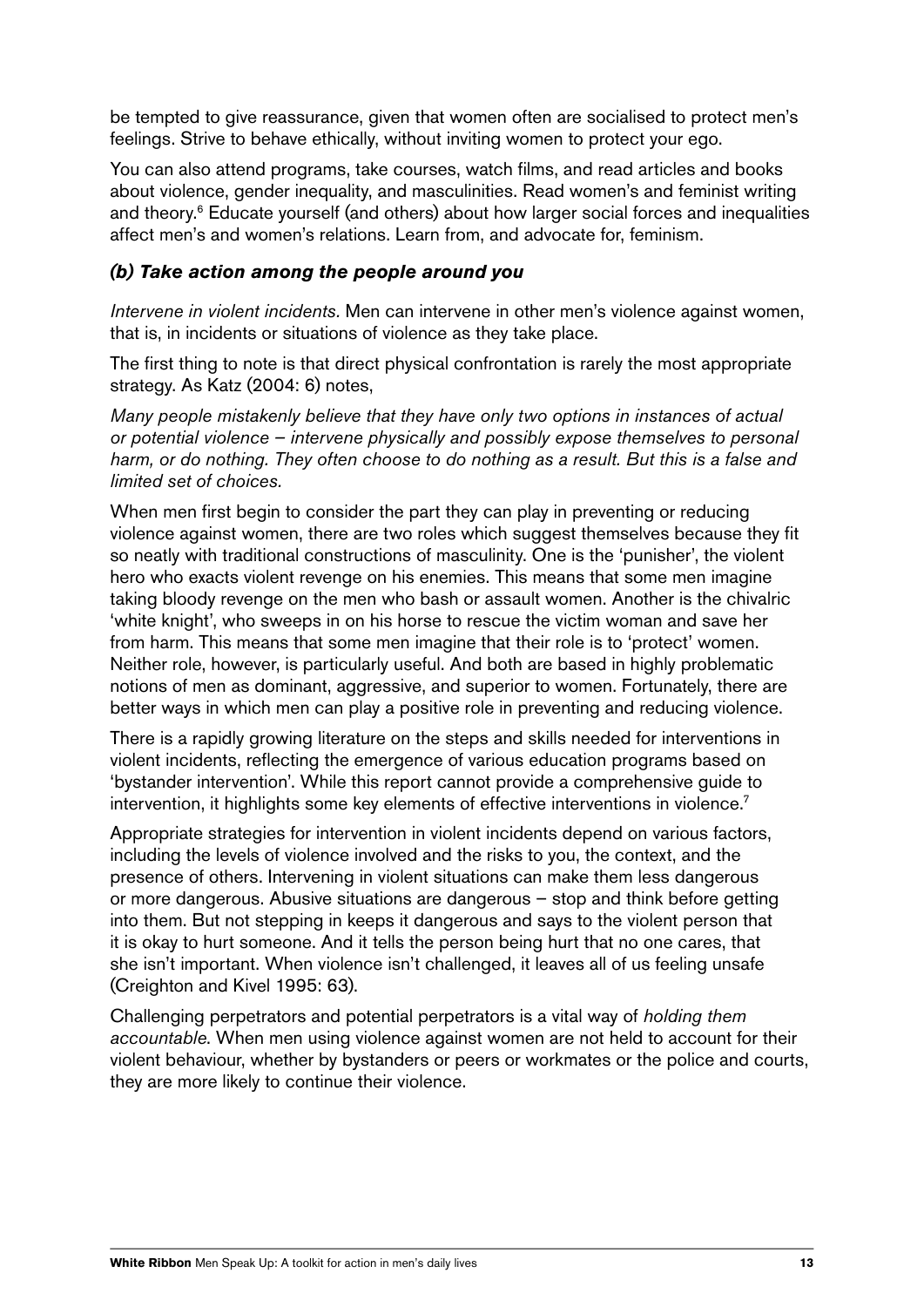#### **When you encounter a violent incident – such as a man assaulting a woman in the street – some useful strategies are as follows:**

- Call the police.
- Be a witness. Stand far enough away to be safe but close enough for the violent person to see you and be aware that they are being watched.
- Get others' support. Ask others who are nearby to help.
- Verbally intervene. Tell the violent person clearly that his actions are not okay, they are a crime, and you are calling the police. Ask the victim if she needs help. Ask, "Are you okay, do you need a taxi?" Make the man feel noticed, and offer practical assistance to the woman. Say something to the man: "Hey, what are you doing?" "That's not on, mate," and so on. Stick around to make sure the situation has cooled down.
- Create a distraction such that the abused person has time to get away or the perpetrator slows down or ceases his violence. For example, ask a man harassing a woman on the street for directions or the time (Virginia Tech 2010).

There are other strategies which you may use either during or after the incident.

- Talk to a friend who is verbally or physically abusive to his partner in a private, calm moment, rather than in public or directly after an abusive incident. Tell him that what you witnessed was not okay, and he needs to get some help.
- Talk to a group of the perpetrator's friends and, together, decide on a course of action.
- If you have witnessed a friend or colleague abusing a partner, talk to a group of the victim's friends and strategize a group response.
- $\blacksquare$  Talk to the woman at some point and let her know you saw what was going on and you're willing to help her.
- If you're a high school or college student, approach a trusted teacher, social worker, or health professional. Tell them what you've observed and ask them to do something, or ask them to advise you on how you might proceed (Family Violence Prevention Fund 2004).

There are situations in which individual men find that their male friends in a group are engaged in harassing or abusive behaviour, such as sexually harassing a woman walking by. As well as the strategies discussed below, the individual may wish to:

- Distract your friends by saying something like "chill out, guys".
- • Try to convince your peers to stop.
- Walk away, signalling your rejection of their harassing behaviour.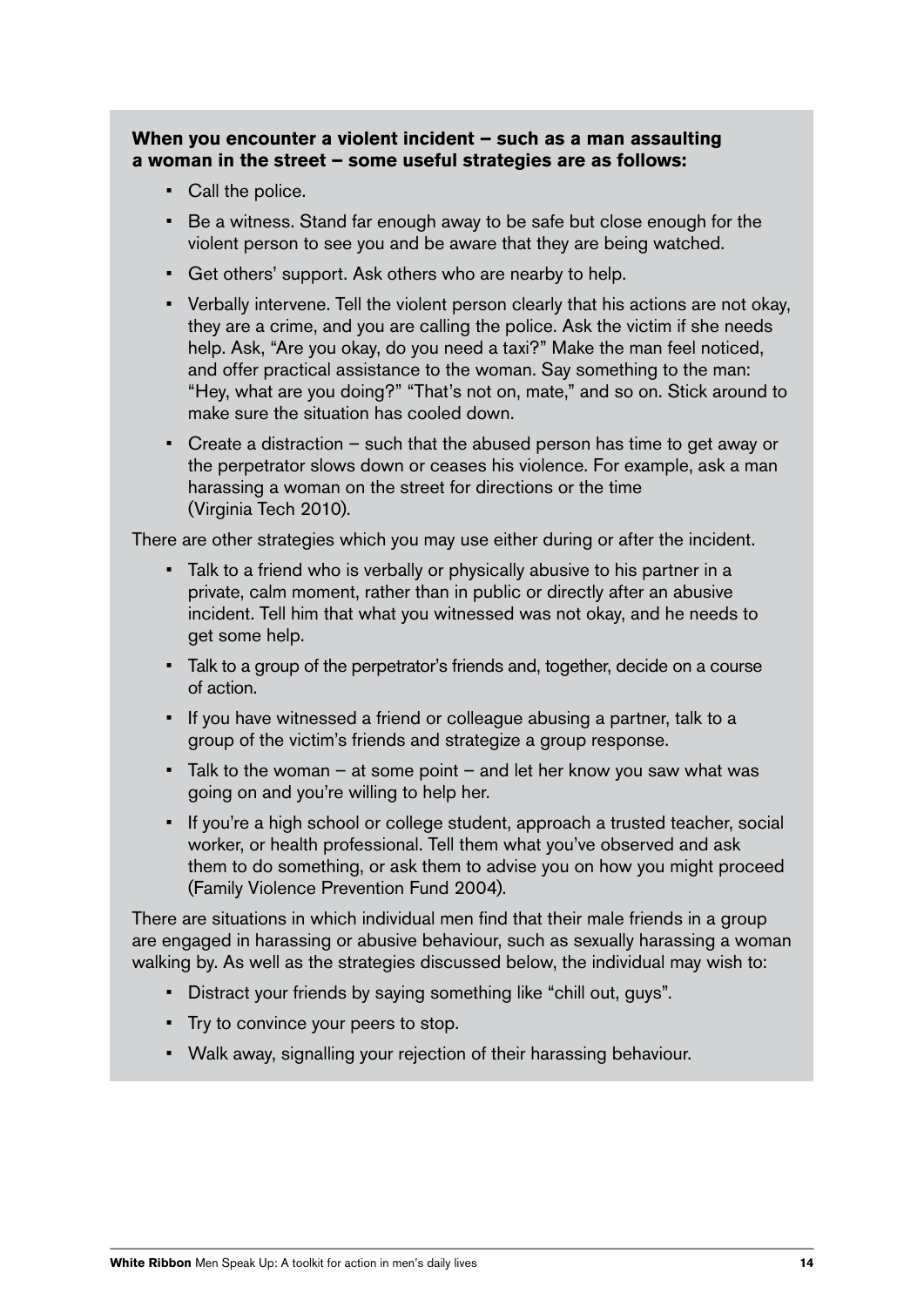The typical character of men's violence against women poses real challenges for intervention. Men's violence against female partners often takes place behind closed doors. Often it involves frequent, even routine, but low‑level forms of assault rather than extreme physical violence. And often these are accompanied by a range of controlling and coercive tactics: verbal and psychological intimidation and degradation, social isolation, and control (over everything from basic material resources like food, money and sleep to imposed 'rules' about everyday living) (Stark 2010: 207). Thus, the violent 'incidents' which are the focus above are likely to be part of a much wider pattern of controlling behaviour used by the man against his female partner.

Given all this, interventions into men's violence against women are at least as likely to involve interventions into private behaviour as public behaviour. Rather than coming across a man assaulting a woman in the street, you may discover or suspect that a man is abusing and controlling his partner or ex-partner in private. The perpetrator is likely to be going to great lengths to hide and manage his coercive control of his partner. Nevertheless, many of the strategies identified above and below remain relevant, whether in challenging perpetrators or supporting victims and survivors.

*Intervene in high-risk situations.* It is also important to intervene in the situations which are high in risk for violence against women.

When it comes to forms of violence against women such as sexual assault, there are some situations which involve an elevated risk of violence. For example, there is some evidence that women in colleges and universities are at increased risk of sexual assault in situations where they or men present are intoxicated, in private locations with male acquaintances, or when left alone by their friends at a party or bar (Burn 2009: 780).

One scenario often used in bystander intervention training is where an individual is at a party and sees a man leading a highly intoxicated woman to a bedroom. In such situations, you may wish to:

- Talk to the woman, checking that she is aware enough to consent to potential sexual activity, and offering support;
- Talk to the man, emphasising that someone incapacitated due to alcohol or other drugs cannot properly consent to sex and that any sex will be sexual assault.

There are various ways in which men can help to lessen women's vulnerability to violence. This is delicate territory, as it is easy for men to fall into a protective and paternalistic role towards women, inspired by traditional notions of male chivalry and female weakness. Male chivalry is compatible with men's violence against women.<sup>8</sup> Men should not assume that women want or need their 'protection'. However, there are ways in which men can appropriately support women. For example, a man may offer, or a woman may ask, if he can walk with her to her car in a car park at night or make sure she gets home alright.

*Challenge perpetrators and potential perpetrators.* There are further strategies which are appropriate in challenging individual men's use of or support for violence and abuse, both after episodes of violence and more generally.

This discussion has focused so far on ways to challenge men who are seen actually using violence against women. However, it is also vital to challenge behaviours and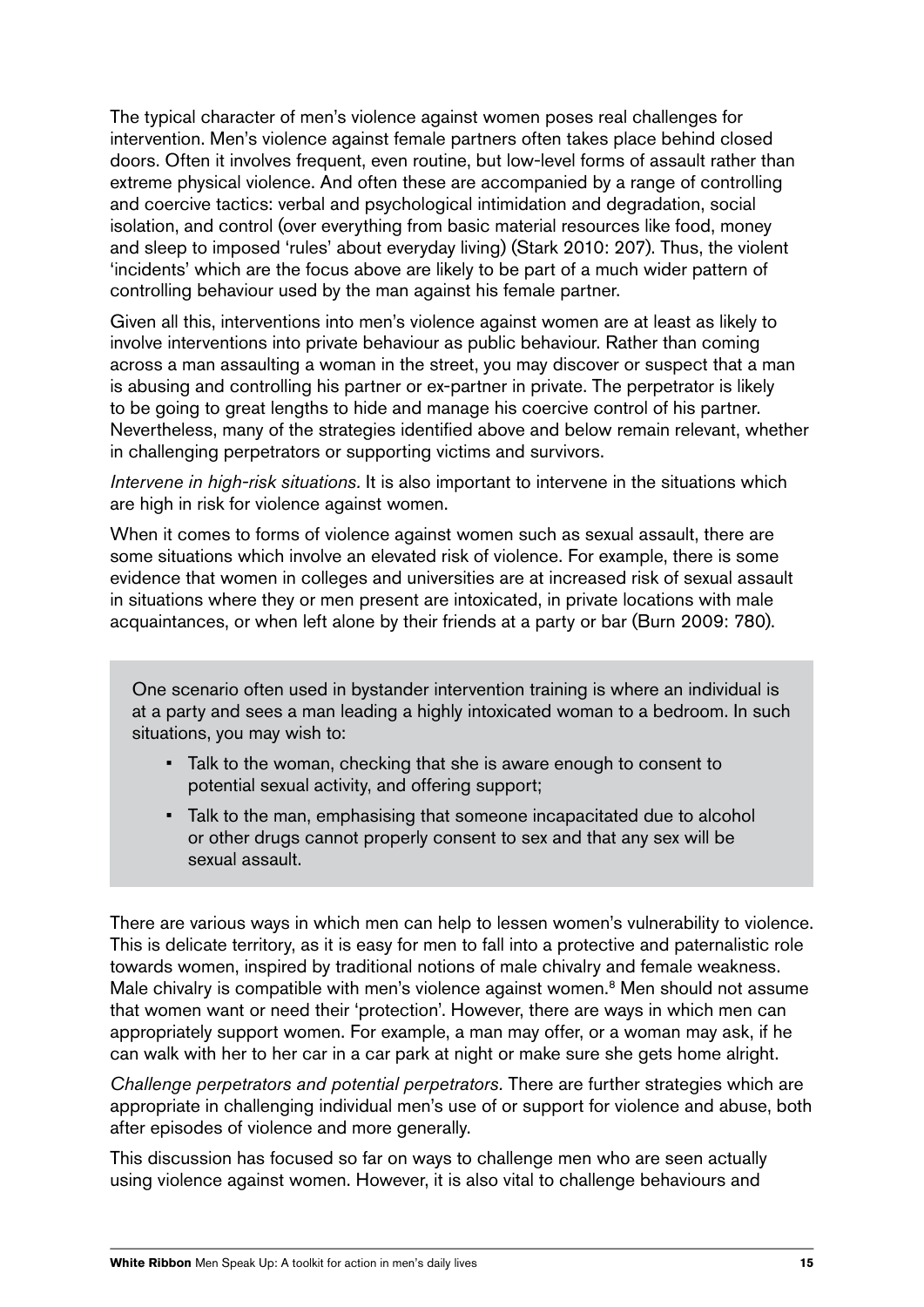attitudes among men which either (a) are oppressive towards women in other ways, or (b) indicate that they are more likely than other men to commit violence. In terms of the first, some men treat women in controlling, dominating and humiliating ways, without ever using physical or sexual violence. In terms of the second, some men for example show 'pre‑rape behaviours' which indicate an increased likelihood of perpetration (Burn 2009: 780). Such behaviours include various forms of sexual entitlement, power and control, hostility and anger, and acceptance of interpersonal violence (Rozee and Koss 2001: 299). For example, sexual entitlement may be evident in an individual "touching women with no regard for their wishes, sexualizing relationships that are not sexual, inappropriately intimate conversation, sexual jokes at inappropriate times or places, or commenting on women's bodies, preference for impersonal as opposed to emotionally bonded relationship context for sexuality, and endorsement of the sexual double standard" (Rozee and Koss 2001: 299).

Therefore, it is vital to challenge such behaviours and not just blunt expressions of violence. For example, men may encourage each other to treat women with respect, challenge violent or sexist behaviour, and demand responsibility and accountability from their male friends and family members. Strategies for responding for example to violence‑supportive comments are given below.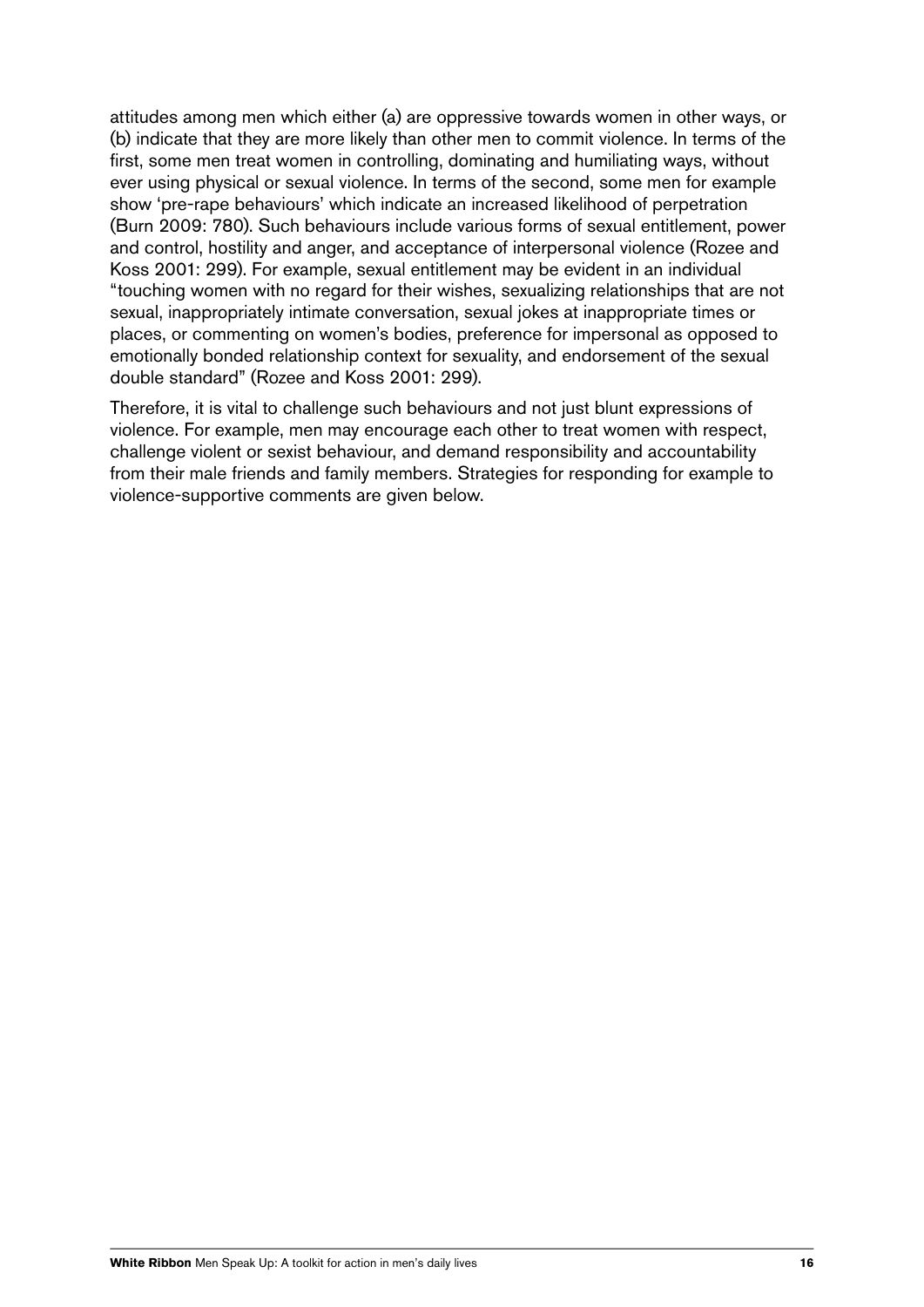### **Support victims and survivors.**

There are three key elements to appropriate responses to women who are the victims and survivors of men's violence.<sup>9</sup> When a woman tells you that she has been assaulted or raped or is experiencing control and abuse;

- • *Listen:* To what she has to say and let her take her time.
- • *Believe:* Women rarely lie about rape or sexual abuse, yet our culture includes the widespread myth that they routinely lie. It is important to believe what they are saying.
- *Respect:* Both her feelings and decisions.<sup>10</sup>

To play a positive role, also:

- Gently ask if you can help. Ask her what you can do for her. Know what services are available.
- Remember that it is not her fault. No-one asks to be abused or deserves abuse. Don't ask, "What were you wearing?" Nor can the victim be blamed for not preventing the abuse. The responsibility lies with the abuser.
- • Say some simple things that are effective: I'm glad you told me. I'm sorry this happened to you. You did not deserve this. This was not your fault. You are not to blame (Eigenberg and Peters 2011).
- Recognise and praise the courage it takes for a survivor to speak.
- Refrain from asking questions. Victims do not want to feel interrogated. Let them share what they feel most comfortable talking about (Eigenberg and Peters 2011).
- Accept her reactions. Don't judge, even if this is not what you were expecting or does not fit your ideas of how a person who has been raped or assaulted should behave. A wide range of reactions are normal. Most victims just need you to "hear" them.
- Support her choices  $-$  they are hers to make even if they are not the ones you think you would make (Eigenberg and Peters 2011).

*Be an egalitarian influence.* Fathers, uncles, older brothers, coaches, teachers, and mentors can teach boys and young men that there is no place for violence in a relationship and foster non-violence and gender equality. This is the focus of campaigns such as the US Family Violence Prevention Fund's "Coaching Boys Into Men" effort.<sup>11</sup> These and other campaigns offer various tips, as follows:<sup>12</sup>

- Talk to and teach boys and young men and girls and young women about healthy and respectful relationships. 'Walk the walk' by being a good role model. Lead by example.
- • Teach them early and teach them often.
- Talk to your children about how to be fair and respectful in relationships. And how to deal safely with anger and aggression.
- Encourage your sons and daughters to have egalitarian dating relationships. Address abusive behaviour among your children and their friends.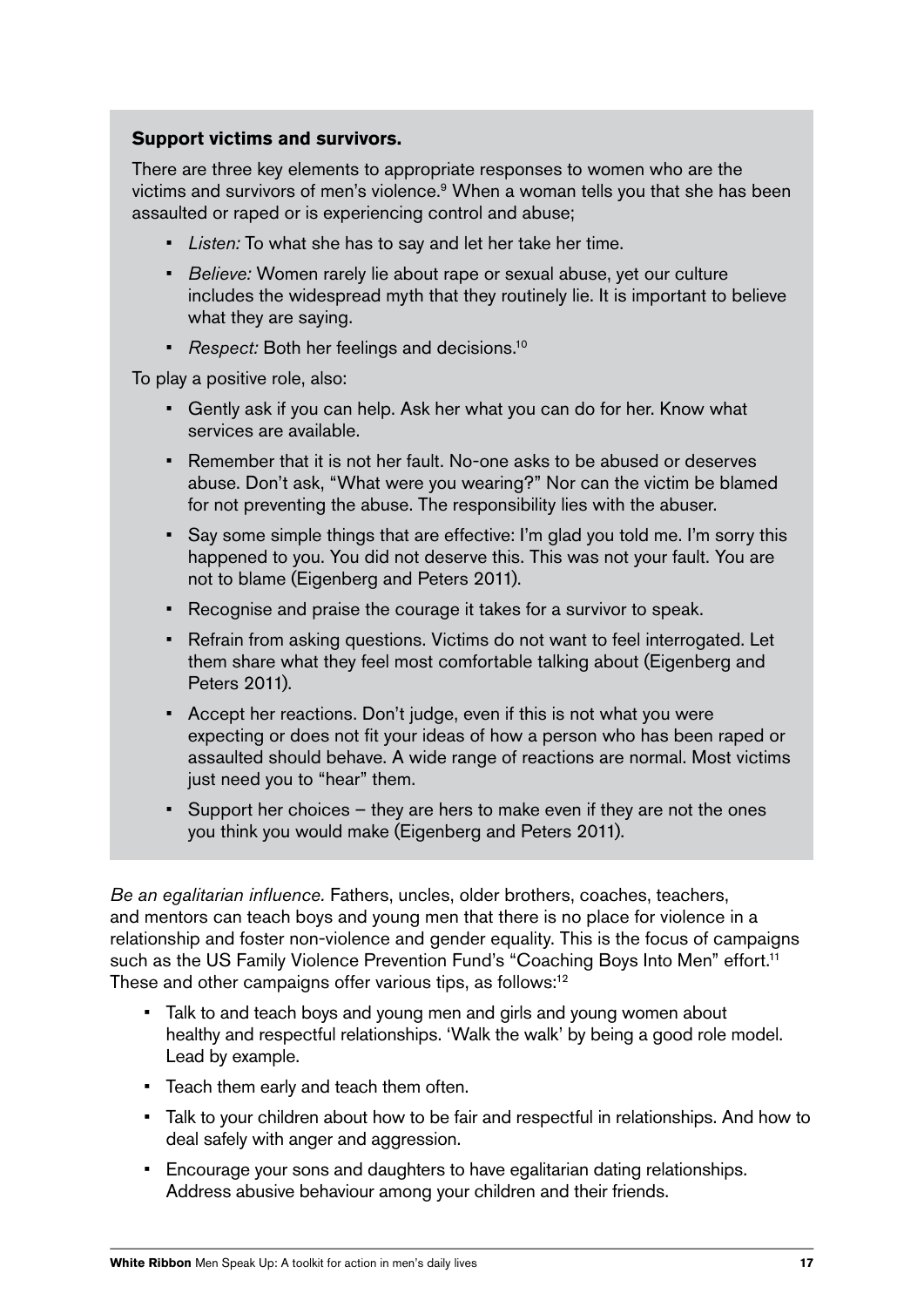*Challenge the social norms and inequalities which sustain men's violence against women.* There are a wide range of ways in which men can act in their everyday lives to shift the attitudes, practices, and inequalities which contribute to men's violence against women. Doing so undermines the ways in which many men's silence as passive bystanders allows some men's violence against women to continue – the ways in which, while some men are direct *perpetrators*, many others are *perpetuators* (Pease 2008: 13).

One of the common situations in which men find themselves is where a mate, colleague, or other person makes a violence‑supportive or sexist comment or joke. There are some typical ones. A man may suggest that women who are raped or assaulted somehow 'provoked' it, 'deserved' or 'asked for it', or enjoyed it. Victim-blaming is a key cultural support for men's violence against women. A man may recycle the myth that women routinely make false allegations of domestic violence or abuse in family law proceedings (Flood 2010b: 336‑39). He may make a comment or joke which trivialises the seriousness and impact of violence against women. Men (and women) routinely find themselves in the presence of sexist insults and jokes, prejudicial comments, and stereotypical put-downs. In response to these, you may:

- Make your concern plain. Say "That's sexist and I don't think it's funny," or, "I think those words are really hurtful," or refrain from laughing when you're expected to. Question friends and acquaintances when they use insults like 'cunt' or 'slut'. You may want to use "I" statements, which involve three elements: state your feelings, name the behavior, and state how you want the person to respond. "I feel when you . Please don't do that anymore." (Virginia Tech 2010).
- *Personalise the violence or injustice. Bring it home*. Make the harms associated with violence more real by personalising them. Bring it home by asking, "What if that was your sister / daughter / mother?" Ask them if they would feel differently if it were their mother, sister, friend, girlfriend, etc. that they were saying things about. Say, "I hope no one ever talks about you like that." (Virginia Tech 2010). Describe the experiences of people you know or people you've read about and could know. "A good friend of mine was raped. It's a terrible experience – no woman ever deserves to be raped or wants to be raped."
- • *Remind him that she has feelings and rights*. Sometimes a simple statement like, "Just like your mum or your sister, she has the right to be treated with respect" is a reminder that we are all human beings with the right to live free of abuse (Be The Hero 2009).
- • *Provide information.* Provide the person with *information* about men's violence against women. Highlight the facts and debunk the myths.
- • *Question the assumption*. Challenge the logic of the statement. No one deserves to be raped, beaten or stalked. No one asks for it. No one likes it. No one sets out to "make it happen to them" (Eigenberg and Peters 2011).
- • *Convey your feelings and principles.* Show emotion and passion. Show that you're deeply affected by what was said or done: it makes you sad, angry, etc. Tell them that these types of statements make you uncomfortable and ask them not to say these things around you.
- • *Use humour.* Sometimes you can make a serious point with humour. For example, you can playfully question sexist and derogatory remarks. Humour can make the situation less tense. Do this carefully so the man does not feel publicly mocked while at the same time he understands you are making a serious point (Be The Hero 2009).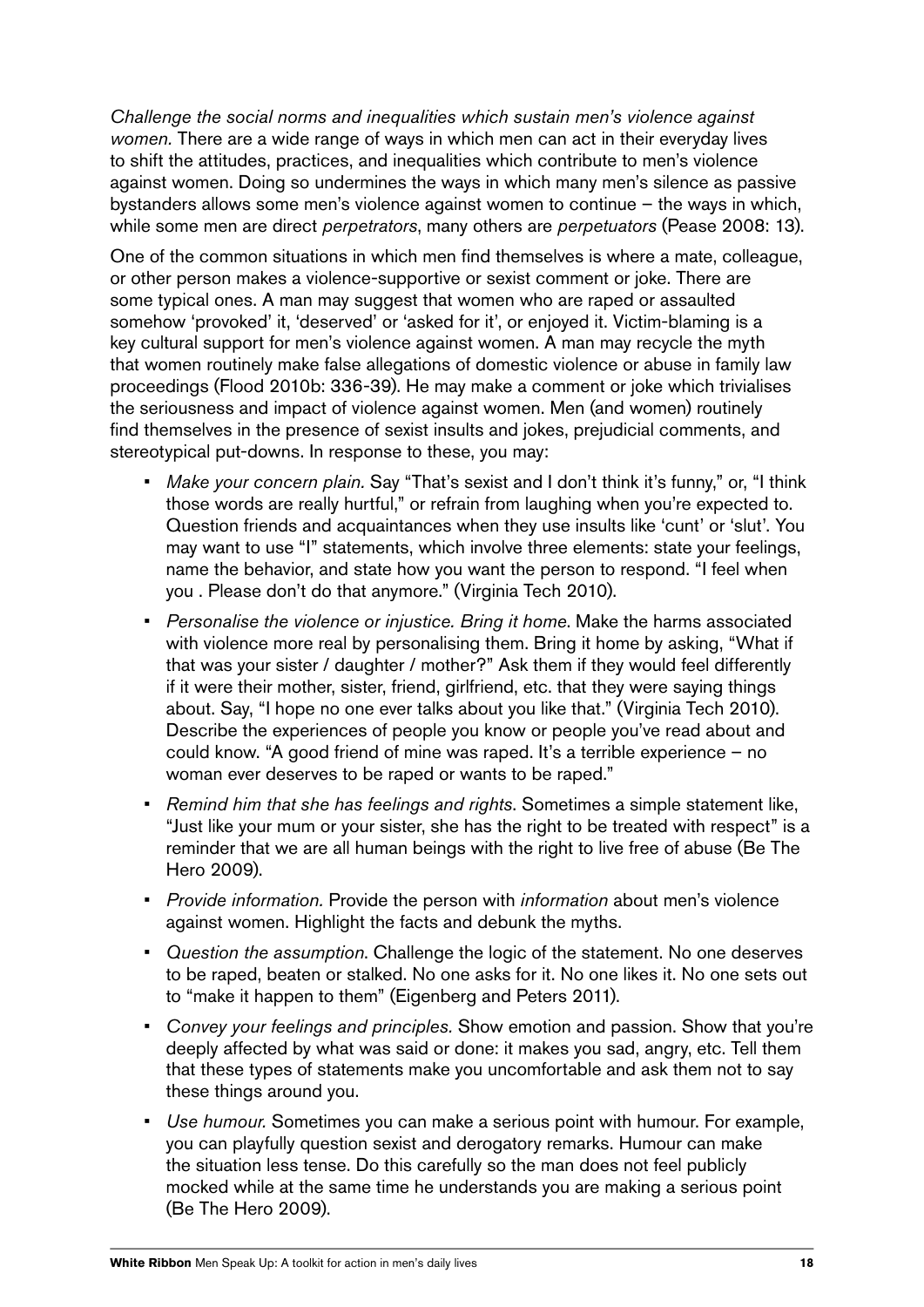- • *Ask for an explanation.* You can ask the abusive person, "What are you doing?" or "What are you saying?", to invite critical reflection and change.
- *Remind him of his 'best self'.* You can encourage individual's 'best sides', e.g. by saying, "Come on, you are better than that" (Be The Hero 2009).
- *Use your friendship*. You may reframe the intervention as caring and non-critical, for example by saying, "Hey John… as your friend I've gotta tell you that getting a girl drunk to have sex with her isn't cool, and could get you in a lot of trouble. Don't do it." (Virginia Tech 2010)
- *Invite group pressure*. Often you will not be the only one who feels uncomfortable if someone is being disrespectful or abusive. It can help to say in front of everyone something like, "I don't feel good about this. Does anyone else feel uncomfortable too?" (Be The Hero 2009)

Many of these strategies also are appropriate in more *proactive* efforts, in which you are starting a conversation about men's violence against women rather than responding to something problematic which has already been said. So;

Talk to other men about men's violence against women. Start by mentioning something you read, a news story, a conversation you had, a woman or man you know, or something you've been thinking about.

There are a wide range of further ways in which men can help to build non-violent and gender‑just communities through their individual actions. Gender inequalities are the key foundation for men's violence against women, and building gender equality makes a vital contribution to ending men's violence against women. Men can strive for gender equality in their identities, everyday interactions, and their relations with women and other men.

For example:

- Develop new forms of identity or masculinity, which do not depend on dominance or entitlement over others. Live your potential without harming others.
- Strive to ensure that your relations with women in the kitchen, bedroom, the office, on the shopfloor and on the street  $-$  are egalitarian and just.
	- Do your fair share of childcare and housework.
	- Support equal employment opportunity. Treat women (and men) at all levels of your workplaces and organisations with respect.
- Find circles of friends and peers who share your vision of gender justice.
- Boycott and resist sexist and violence-supportive culture. (See above.) Find and celebrate forms of media and culture (books, film, music, blogs, etc.) which affirm gender equality and non‑violence.
- • Support local domestic violence and sexual assault services and projects. Give money, volunteer your time, and advocate for their funding and support. Ask women what they'd like to see men doing, and then follow up on it.
- Make your vote count. Support political candidates who are committed to the full social, economic and political equality of women. Oppose those who are not committed.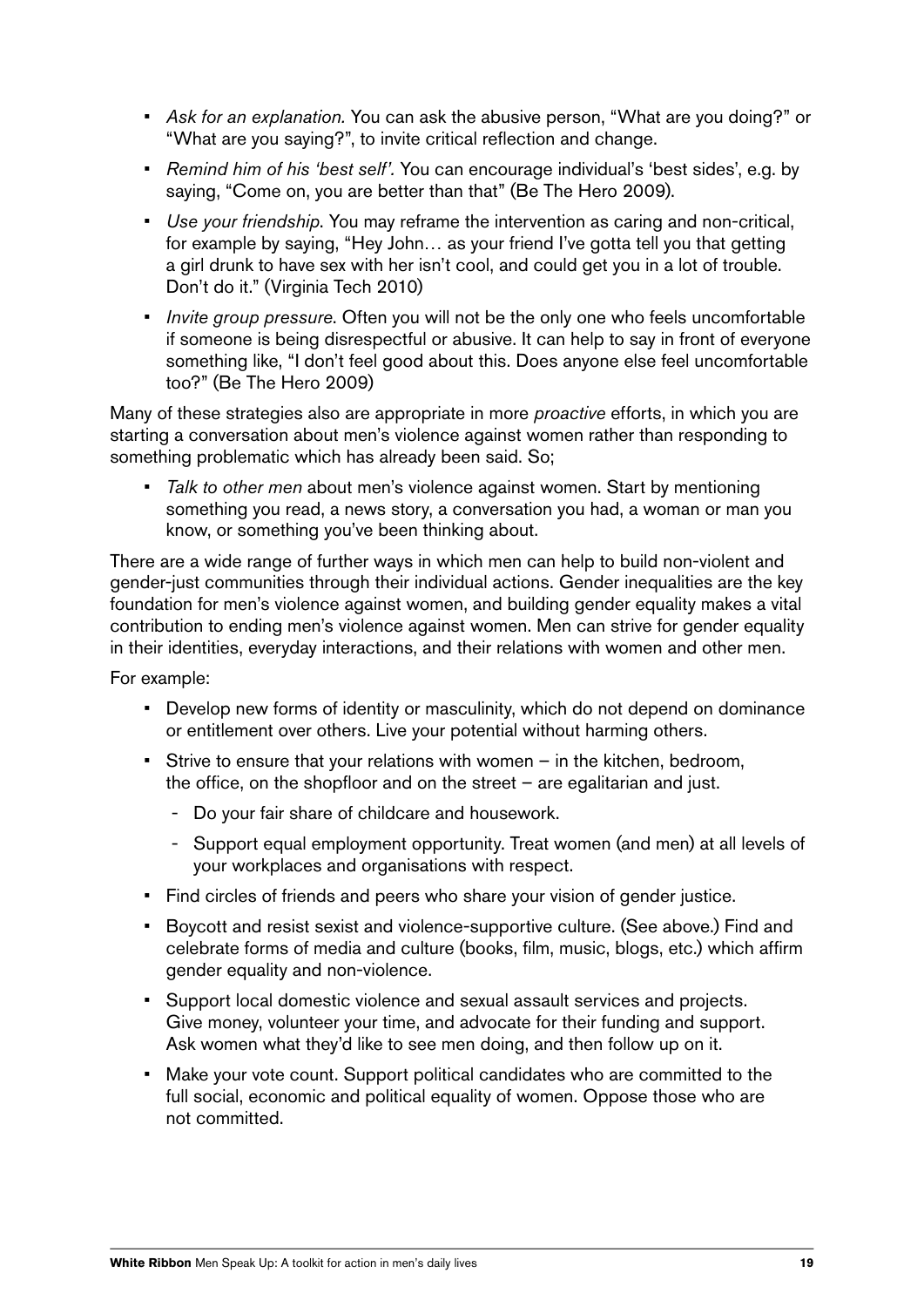This report focuses on the steps individual men can take in their everyday lives to prevent and reduce men's violence against women. It should go without saying, however, that men must also take part in collective advocacy and activism in partnership with women. To create the widespread social change necessary to end violence against women, we will need concerted action by social movements and networks, community organisations and workplaces, other institutions, and governments (Flood 2011a, 2011b).

# **4. Personal strategies for strength, support, and inspiration**

Most men believe that men's violence against women is unacceptable, and most believe that they can play a personal role in ending it (Flood 2010a: 12‑26). At the same time, men often find it hard to speak up and take action. There are significant barriers to men taking steps to reduce or prevent men's violence against women (Flood 2010a: 35‑38). Nevertheless, a small but growing band of men are working to make change, both in their personal lives and through wider public advocacy. Having outlined the strategies which individual men can adopt to make change, this report turns now to the ways in which men can nurture their own strength and their commitment to this work. 13

# *Be bold.*

Develop the sense that you are *compelled to action*. You no longer have a choice to do nothing, and doing nothing contributes to the problem. You can make a difference, and you have strengths and skills which can help.14 In other words, develop a passionate ethic that you can and will contribute to social change.

Doing this is partly about getting used to being *political* – to speaking up, making a fuss, causing a stir. It means becoming more comfortable with questioning taken-for-granted assumptions and challenging unjust behaviour. And it means moving from helplessness to action by learning what to do and how to do it.

#### *Learn a language for speaking about violence against women.*

Men must learn a language for speaking about men's violence against women. This enables men to raise the issue with mates, colleagues, sons, and others, challenge violence‑supportive comments and behaviours, and speak out in other ways. Be able to describe the seriousness of men's violence against women, its typical dynamics and impacts, and its causes and contexts. Be able to articulate how violence against women is a men's issue.15 Realise the ways in which violence is relevant to your own life and to the women you care for.16

As part of this, speak from the heart. Find and nurture powerful personal stories of your commitment to ending violence against women: the experiences that have shaped it, the values and principles on which it is based, and the hopes and dreams it reflects.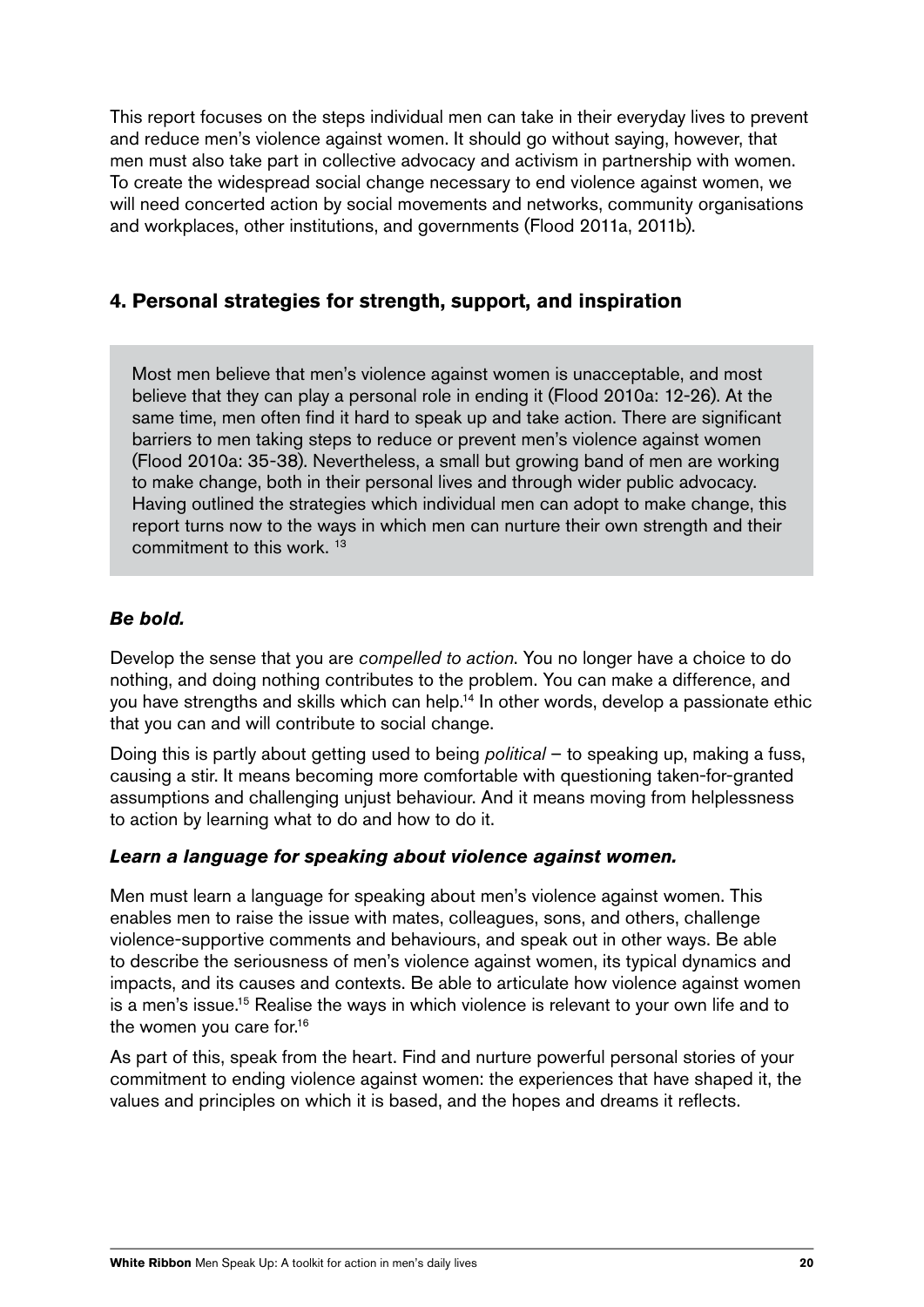# *Get comfortable with the F‑word and the G‑word.*

Some men struggle with taking action to end men's violence against women because of concerns about the F‑word (feminism) and the G‑word (gay) (Flood 2011b: 36‑37). Another important strategy therefore is to neutralise these concerns.

Reclaim the F‑word. Men's violence against women is an unavoidably feminist issue: feminist women first identified the problem, and have led the way in analysis and activism in response. Develop a simple language for expressing your support for feminist ideals – for the principle of equality between men and women, for the simple idea that women are people too, for women's right to live free of violence, and so on. You don't have to be, or claim to be, an expert on feminism. But learn what feminism really is, whether through books or websites or groups, and move beyond simplistic and negative stereotypes in media and popular culture. Get good too at side-stepping or rebutting the idea that campaigns focused on violence against women are 'anti-male'.

Some will perceive men as 'less than real men' for taking up the issue of men's violence against women (Crooks *et al.* 2007: 231). Rather than defensively reasserting your manly credentials, undermine their assumptions. Decide to discard the narrow, sexist gender stereotypes – real men put other men first, real men are dominant over women, and so on – which keep men in line.

Reclaim the G-word. If someone accuses you of being gay because of your action to end violence against women, say, "So what? What's the problem?" Again, question the homophobic assumptions which guide such reactions. Argue that all men – straight, gay, and every other sexual flavour  $-$  can be great allies for women. Acknowledge and affirm gay and bisexual men's participation in this work. Point out the irony that men are thought to be gay for being involved in ending men's violence against women when many are involved because of their love and care for the women in their lives.

In short, move beyond the anti‑feminist and homophobic norms which structure so many men's lives.

# *Be vigilant.*

Sexism is seductive. Men are constantly invited into forms of domination over women. We're invited by advertising and pornography to see women only as objects and orifices. We're invited by male acquaintances to let women's interests come second to ours: 'Don't be wrapped around her finger. Are you pussy‑whipped?' Indeed, sometimes we're invited by women themselves to be the one who makes the rules, because of gendered patterns of interaction. Only good habits or vigilance prevent us from accepting these invitations into inequality. Either we resist because we live habitually gender-just lives in which we see such behaviours as unthinkable or even incomprehensible, or we resist because we recognize that here is a moment when we can choose sexist inequality or justice, and we choose justice.

#### *Find and build communities of support.*

Communities of support are vital to your ability to sustain a personal commitment to and involvement in anti-violence work. Build communities of support through friends, groups, and networks. Join or form a White Ribbon group or anti-violence men's group or community group. Keep in touch with like-minded others through email lists, Facebook, and so on.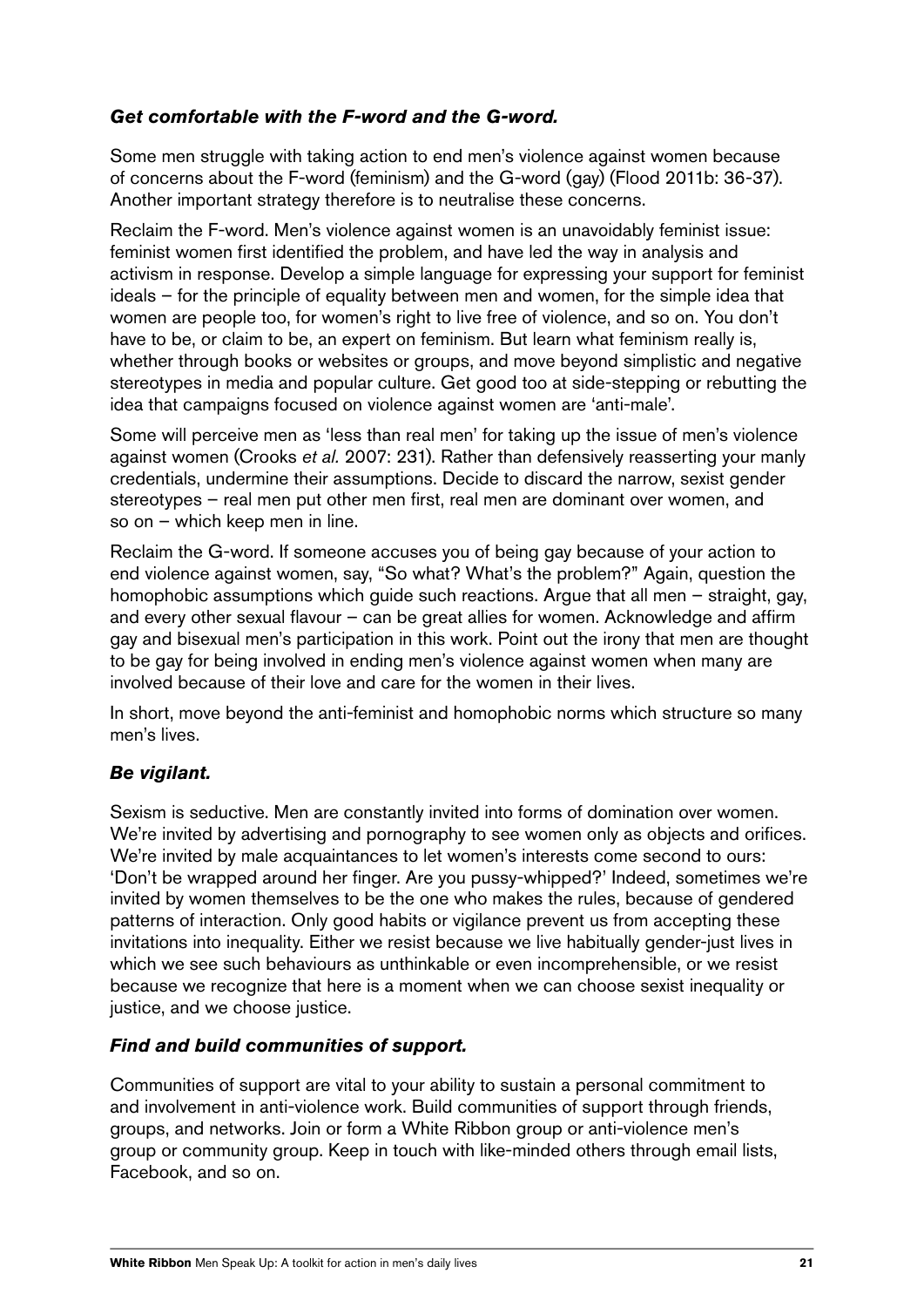Research among men involved in anti‑violence work finds that this involvement allows men to build connections with others, particularly other men, and to foster community and mutual support. And it allows them to have friendships with other men and 'do masculinity' in ways different from 'traditional' approaches (Casey and Smith 2010: 965‑6).

# *Start with small steps and build to bigger things.*

Start small. It is unreasonable to expect individual men to have completed a thorough self-evaluation and reconstruction prior to their involvement in anti-violence work (Crooks *et al.* 2007: 223). Men don't tend to walk through the door with an already sophisticated understanding of gender, masculinity, and violence against women. But individual men can take specific, small actions as part of their growing involvement in ending men's violence against women. Indeed, these actions in turn will alter their attitudes to masculinity and raise their awareness of gender issues (Crooks *et al.* 2007: 224). In the words of that lovely Paul Kelly song, "From little things, big things grow."

#### *Hold yourself and others to standards which are higher, but not impossible.*

Take responsibility for your own sexist and violent behaviour and attitudes. Strive to reach a higher standard. But as noted below, don't assume that you must be perfect.

# *Acknowledge your mistakes.*

Rather than living in shame and silence, acknowledge the mistakes you have made. Make amends where you can, taking responsibility for violent or oppressive behaviour and acknowledging the hurt you have caused.

#### *Celebrate your successes.*

Celebrate the steps you take in reducing and preventing men's violence against women, whether through personal rewards (treats, gifts and so on) or through public celebrations (awards nights and so on). The evidence is that sustained behaviour change is maintained in part by positive reinforcement of desired behaviours (Crooks *et al.* 2007: 230). Also build rewards into your anti-violence work by involving yourself in groups with positive identities and dynamics,

#### *Remind yourself of what you are* for*, not just what you are* against*.*

In campaigning *against* men's violence against women, remind yourself of what you are *for*. Feminist activists and scholars have developed visions of an eroticism based not on inequality and violence but on consent, safety, and mutual pleasure. They wish to create relations between and among women and men which are just, empowering and peaceful. More broadly, there is a vision of a community, a country, characterised by equality and justice between and among men and women. Nourish your personal commitment by finding inspiring visions of gender equality and respect, whether in film, literature, music, or elsewhere. Develop an understanding of how you and other men (and women) will benefit from non-violence and gender equality.<sup>17</sup>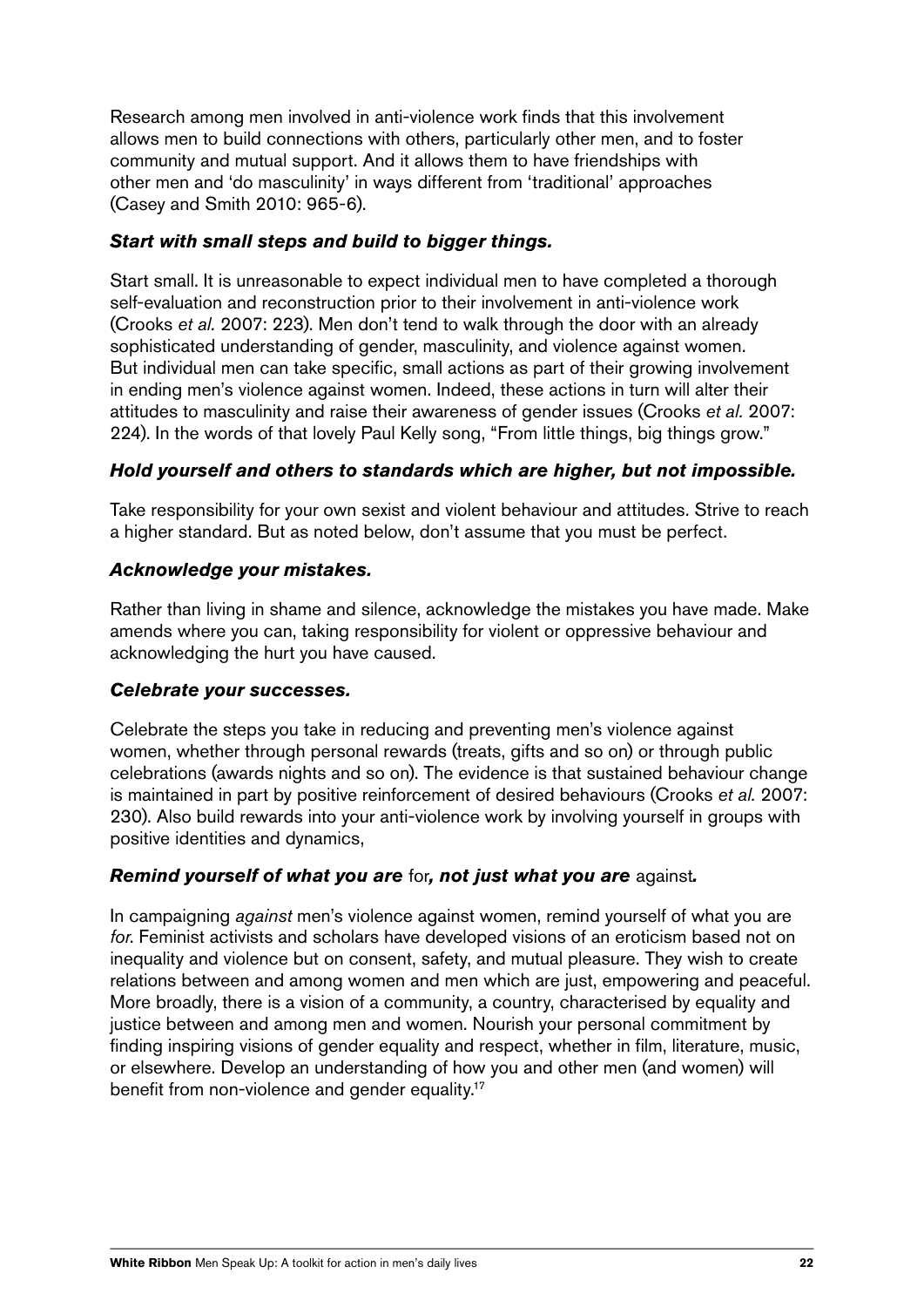#### *Make use of resources. Do your homework.*

Finally, do your homework. There's no need to re‑invent the wheel. There is now a wide range of introductions, guides, and other materials on men's positive roles in ending violence against women: books, articles, blogs, videos, workshop manuals, and more. Make use of resources, and spread the word.<sup>18</sup>

# **Mistakes to avoid**

For men who begin to take action in their everyday lives to end violence against women, there are some common mistakes to avoid.

#### *Seeing only other men as the problem*

It is tempting for individual men to think that the problem of men's violence against women is a problem only of *other* men. To speak personally for a moment, it may be easy or comforting to think, "I've never bashed a woman. I've never held a knife to a woman's throat and forced her into sex. Violence is a problem of *other* men, men *not* like me". But once we realise that violence and abuse can take various forms, it's not so simple. For me for example, I would not say that I have raped a woman. But I have realised that there were times when I have used 'soft pressure', guilt-tripped a woman into sex, or done something or kept going even when I knew she wasn't quite comfortable with it. I've become more aware of how using pornography in my teens shaped my sexual attitudes in dodgy ways. I've become more conscious of the ways I sometimes treat my partner unfairly. In short, I've realised that there are ways in which I too am 'part of the problem'. In involving ourselves in ending men's violence against women, men must critically scrutinise our own attitudes and practices, and avoid 'exceptionalising' ourselves as fundamentally better than other men.

While dedicating myself to ending violence against women has involved personal and troubling challenges, it has also had had profound personal benefits. It's deepened my relationship with my partner – I've learnt skills in communication, and respect, our relationship is deeper, and yes, the sex is better too. It's enriched my parenting. It's helped my friendships with men too, encouraging me to move beyond bravado and boasting to more intimate forms of connection. My male friends and I still do 'boysy' things, but we don't bond by putting others down. More widely, I've been able to take part in networks and communities of amazing and inspiring men and women.

Related to the issue of men making exceptions of themselves is claiming to be free of sexism. While it is valuable that some men wish to see themselves as free of sexism, it's not quite accurate. In a sexist society, all of us are sexist to some degree. All men learn sexist thoughts and behaviours, all of us receive patriarchal privileges whether we want to or not, and all of us are complicit to some degree in sexism. Our task is not to be non‑sexist, as this is impossible, but to be anti‑sexist. Yes, we can rid ourselves of particular sexist assumptions and stop certain behaviours, but in a sexist culture we can never be entirely free of sexism, because as men, we will still receive patriarchal privileges. For example, our voices and beliefs will usually be given more authority, we will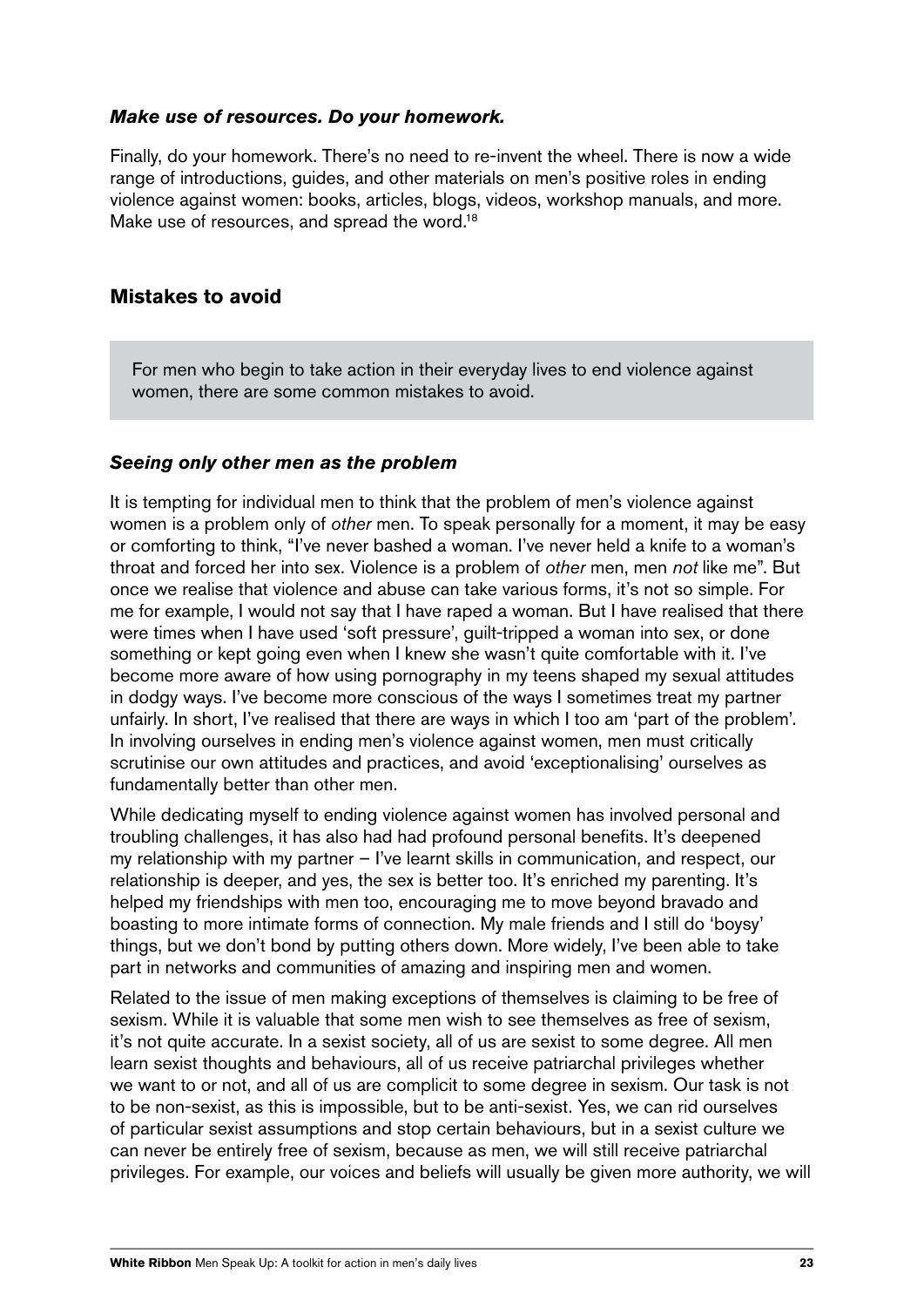be assumed often to be more competent and promotable workers than women, and we will experience levels of physical and sexual freedom denied to many women.

# *Waiting until you're perfect*

While some men claim that they are free of the problem, others know they are not and feel they must wait for perfection before they can speak up. Instead, for men to play a positive role in ending violence against women, we do not have to be perfect. We do not have to have achieved sainthood. The White Ribbon, for example, is not a badge of perfection. And, in getting involved, even with the best of intentions, at times we will make mistakes, say the wrong thing, and so on. The bottom line is that we take responsibility for our actions and attitudes, recognise the hurt we have caused, and strive for a higher standard.

# *Talking the talk but not walking the walk*

Another common mistake is 'talking the talk but not walking the walk'. Perhaps some kind of gap between our political aspirations and our personal practices is inevitable. Personal change is partial and uneven, and our personal lives are messy and complex. Still, men have a responsibility to shift what we do, not just what we say.

# *Dominating*

Reflecting their socialisation as men in a sexist society, some men deliberately or inadvertently behave in dominating ways in anti-violence work: using their new-found knowledge to do power to women, claiming to be better feminists than women, playing off one women's group against another, or taking over women's spaces. Men and women learn to relate in ways which advantage men as a group and disadvantage women as a group, because of wider gender inequalities and gender norms. It should not surprise us that these same gendered patterns of interaction are visible sometimes in anti‑violence work. Men

*may struggle with complicity in patriarchal behaviours and attitudes. Many men have carried an 'invisible backpack' of privilege, a taken‑for‑granted set of unearned benefits*  and assets... When women and men work together, gendered norms of male-female *interaction can hinder egalitarian relationships and drain women's labour and emotional energies. In ways that mirror the patterns of traditional heterosexual relationships… men may expect nurturance and emotional support from women and women may comply with unequal relations because of their internalised sexism. (Flood 2005: 464)*

As men come to be involved in ending men's violence against women, inevitably we make some mistakes. There is much to learn, and we will sometimes get it wrong as we learn and grow.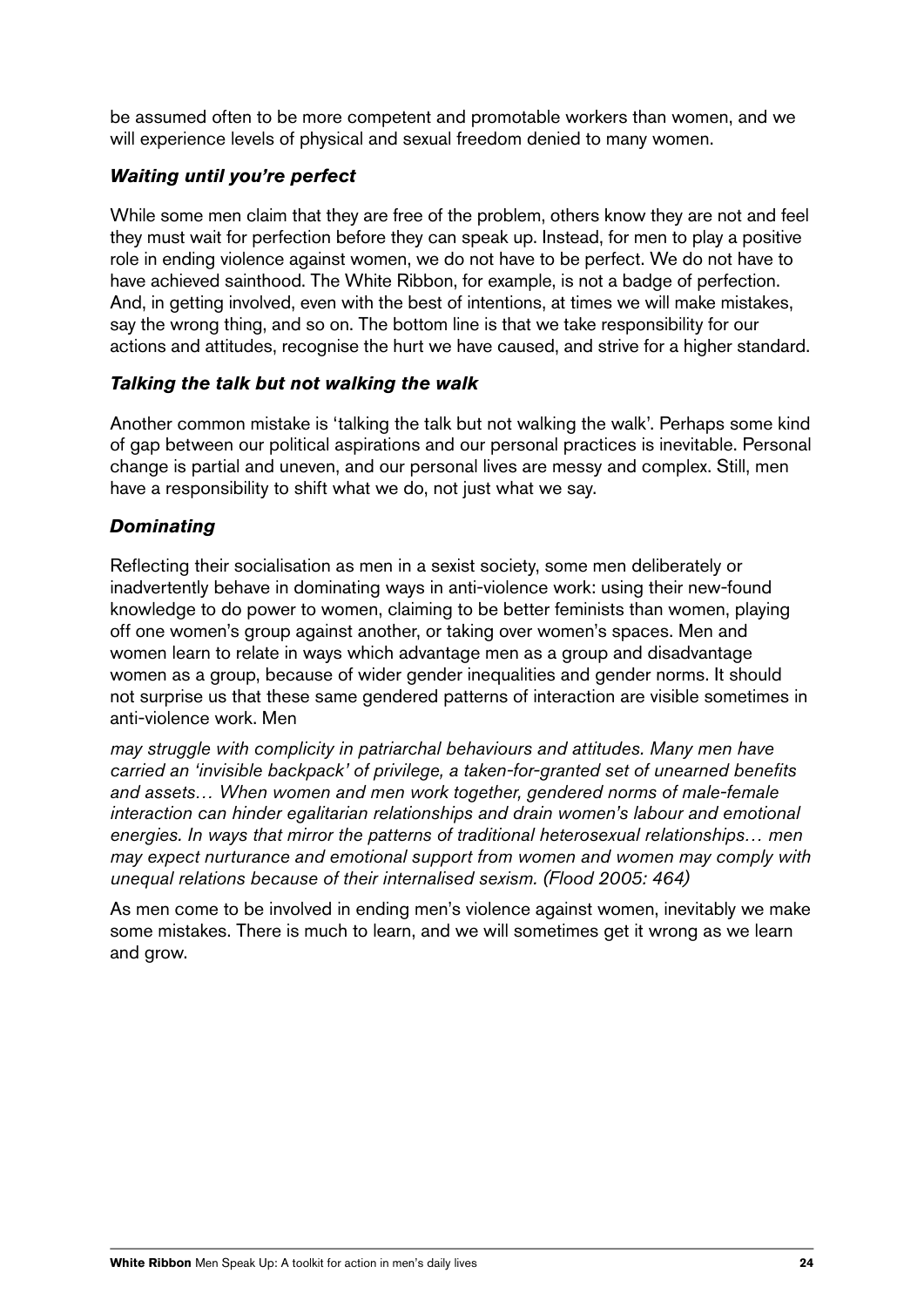# **5. Can we build it? Yes we can.**

Men can play vital roles in helping to reduce and prevent men's violence against women. This report has shown how men can make a difference. In their everyday lives, men can act in ways which will help undermine violence against women and the social and cultural dynamics which sustain it.

Men who care for women, men who care for justice and equality, and men who care for the wellbeing of our communities and society must act to end violence against women in their own lives and the lives of those around them. There is much to do, and we have only just begun.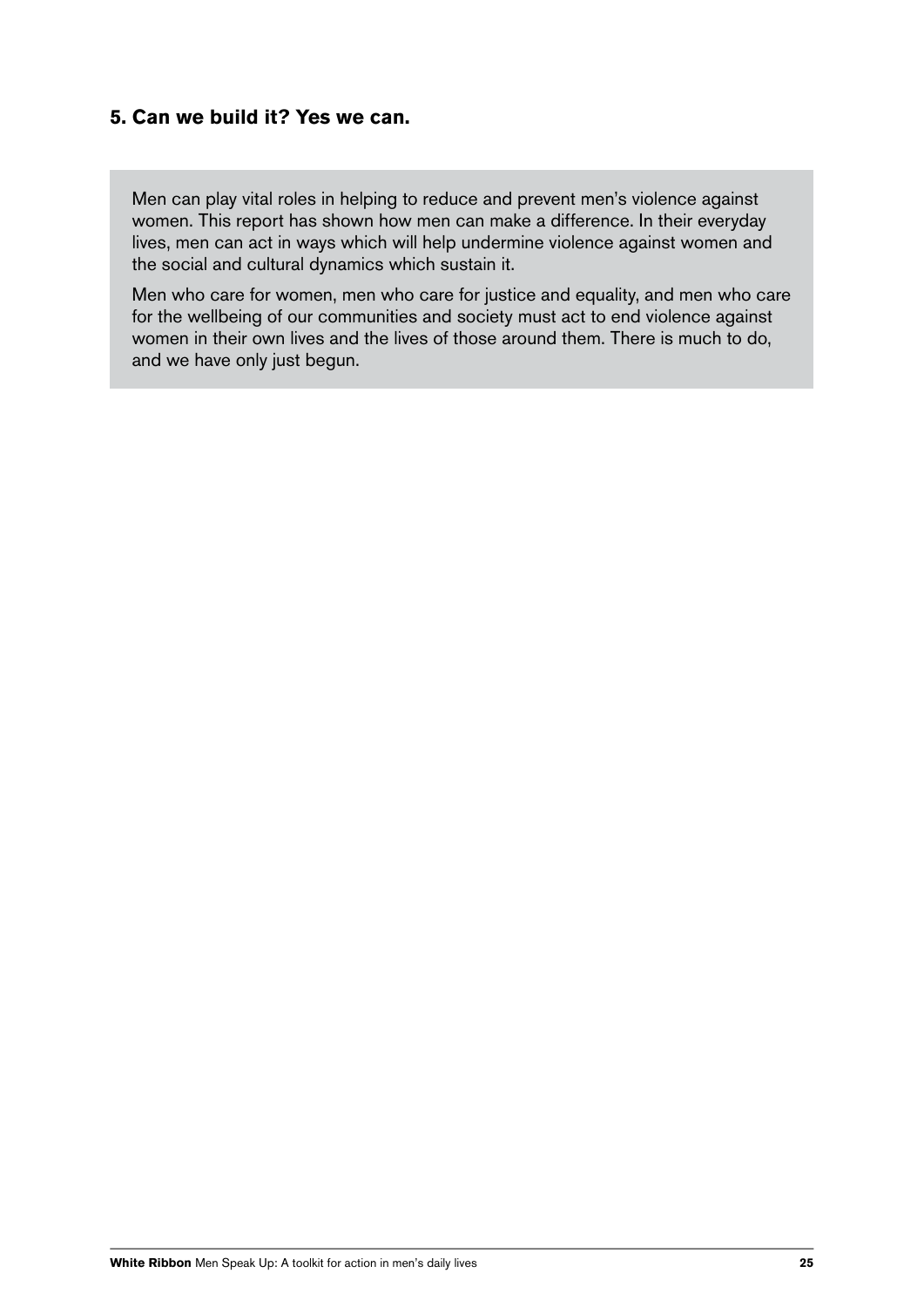# **References**

Be The Hero. (2009). Cheat Sheet – Speaking out, Showing Support and Staying Safe: Non‑violent ways of responding. Melbourne: Victorian Women's Trust.

Burn, S.M. (2009). A Situational Model of Sexual Assault Prevention through Bystander Intervention. *Sex Roles*, 60(11‑12): 779‑792.

Casey, E., and T. Smith. (2010). "How Can I Not?": Men's Pathways to Involvement in Anti‑Violence Against Women Work. *Violence Against Women*, 16(8): 953‑73.

*Clay‑Warner*, J. (2002). *Avoiding Rape:* The effect of protective actions and situational factors on *rape* outcome. *Violence and Victims*, 17: 691‑705.

Coker, A. L., P. G. Cook‑Craig, C. M. Williams, B. S. Fisher, E. R. Clear, L. S. Garcia, and L. M. Hegge. (2011). Evaluation of Green Dot: An Active Bystander Intervention to Reduce Sexual Violence on College Campuses. *Violence Against Women*, 17: 777‑796.

Creighton, A., and P. Kivel. (1995). *Young Men's Work: Building Skills to Stop Violence (A Ten‑Session Group Program)*. Center City, Minnesota: Hazelden (Oakland Men's Project).

Crooks, C. V., G. R. Goodall, L. L. Baker, and R. Hughes (2006). Preventing Violence Against Women: Engaging the Fathers of Today and Tomorrow. *Cognitive and Behavioral Practice*, 13(1): 82‑93.

Crooks, C.V., G.R. Goodall, R. Hughes, P.G. Jaffe, and L.L. Baker. (2007). Engaging Men and Boys in Preventing Violence Against Women: Applying a Cognitive-Behavioral Model. *Violence Against Women*, 13(3): 217‑239.

Eigenberg, H., and S. Peters. (2011). Ask me… So what's with the Green Dot? Green Dot campaign presentation, Powerpoint.

Eisenstein, H. (1984). *Contemporary Feminist Thought*. London & Sydney: Unwin.

Family Violence Prevention Fund. (2004). *Toolkit for Working with Men and Boys to Prevent Gender‑Based Violence*. San Francisco, CA: FVPF. URL: http://toolkit.endabuse. org/Home.html, Accessed November 4, 2011.

Flood, M. (2003). Domestic Violence. *Encyclopedia of Men and Masculinities*. Eds. M. Kimmel and A. Aronson, Santa Barbara, CA: ABC‑Clio Press. URL: http://www.xyonline. net/content/domestic‑violence‑encyclopedia‑men‑and‑masculinities

Flood, M. (2005). Men's Collective Struggles for Gender Justice: The Case of Anti‑Violence Activism. In *The Handbook of Studies on Men and Masculinities*. Eds. M. Kimmel, J. Hearn, and R.W. Connell. Thousand Oaks, CA: Sage (pp. 458‑466). URL: http://www.xyonline.net/content/ men%E2%80%99s-collective-struggles-gender-justice-case-anti-violence-activism-0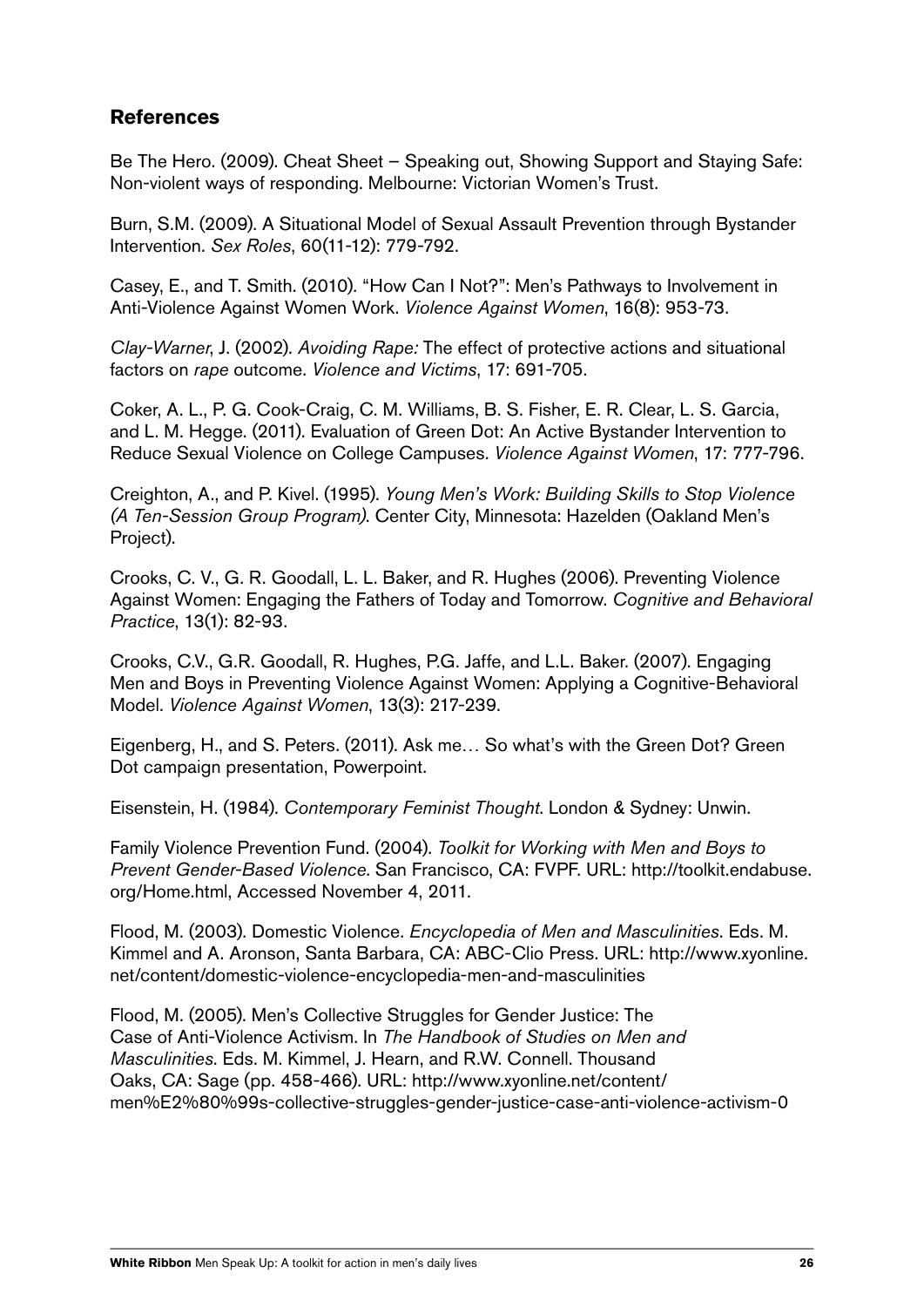Flood, M. (2007). Background Document for *Preventing Violence Before It Occurs: A framework and background paper to guide the primary prevention of violence against women in Victoria*. Melbourne: Victorian Health Promotion Foundation. URL: http://www. xyonline.net/content/review-determinants-mens-intimate-partner-violence-againstwomen-and-its-prevention-2007

Flood, M. (2010a). *Where Men Stand: Men's roles in ending violence against women*. Sydney: White Ribbon Prevention Research Series, No. 2. URL: http://www.xyonline.net/ content/where-men-stand-men%E2%80%99s-roles-ending-violence-against-women

Flood, M. (2010b). 'Fathers' Rights' and the Defense of Paternal Authority in Australia. *Violence Against Women*, 16(3): 328‑347. URL: http://www.xyonline.net/content/ fathers-rights-and-defence-paternal-authority-australia

Flood, M. (2011a). Involving Men in Efforts to End Violence Against Women. *Men and Masculinities*, 14(3): 358‑377. URL: http://www.xyonline.net/content/ involving‑men‑efforts‑end‑violence‑against‑women‑journal‑article

Flood, M. (2011b). Let's Stop Violence Before It Starts: Using primary prevention strategies to engage men, mobilise communities, and change the world. Workshop notes, unpublished. URL: http://www.xyonline.net/content/ let%E2%80%99s-stop-violence-it-starts-using-primary-prevention-strategiesengage‑men‑mobilise‑commun

Flood, M., and B. Pease. (2006). *The Factors Influencing Community Attitudes in Relation to Violence Against Women: A Critical Review of the Literature*. Melbourne: Victorian Health Promotion Foundation.

Foshee, V. A., and R. A. Matthew. (2007). Adolescent Dating Abuse Perpetration: a review of findings, methodological limitations, and suggestions for future research. In *The Cambridge Handbook of Violent Behavior and Aggression*. Eds. D. Flannery, A. Vazsonyi and I. Waldman. Cambridge: Cambridge University Press.

Giles, J. R., H. M. Curreen, and C. E. Adamson. (2005). The Social Sanctioning of Partner Abuse: Perpetuating the message that partner abuse is acceptable in New Zealand. *Social Policy Journal of New Zealand*, No. 26, November: 97‑116.

Goodkind, J.R., T.L. Gillum, D.I. Bybee, and C.M. Sullivan. (2003). The Impact of Family and Friends' Reactions on the Well‑being of Women with Abusive Partners. *Violence Against Women*, 9(3): 347‑373.

Griffin, S. (1986). *Rape: The Politics of Consciousness*. (3rd edition) San Francisco: Harper & Row.

Hanson, R.K., and S. Wallace‑Capretta. (2004). Predictors of Criminal Recidivism Among Male Batterers. *Psychology, Crime & Law*, 10(4): 413‑427.

Hart, T. C., and T. D. Miethe. (2008). Exploring Bystander Presence and Intervention in Nonfatal Violent Victimization: When does helping really help? *Violence and Victims*, 23(5): 637‑51.

Herman, J. L. (1992). *Trauma and Recovery*. USA: Basic Books.

Katz, J. (2004). *MVP Trainer's Guide: For working with male college students*. Mentors in Violence Prevention.

Kelly, L. (1987). The Continuum of Male Violence. In *Women, Violence and Social Control*. Eds. J. Hanmer and M. Maynard. Hampshire & London: Macmillan.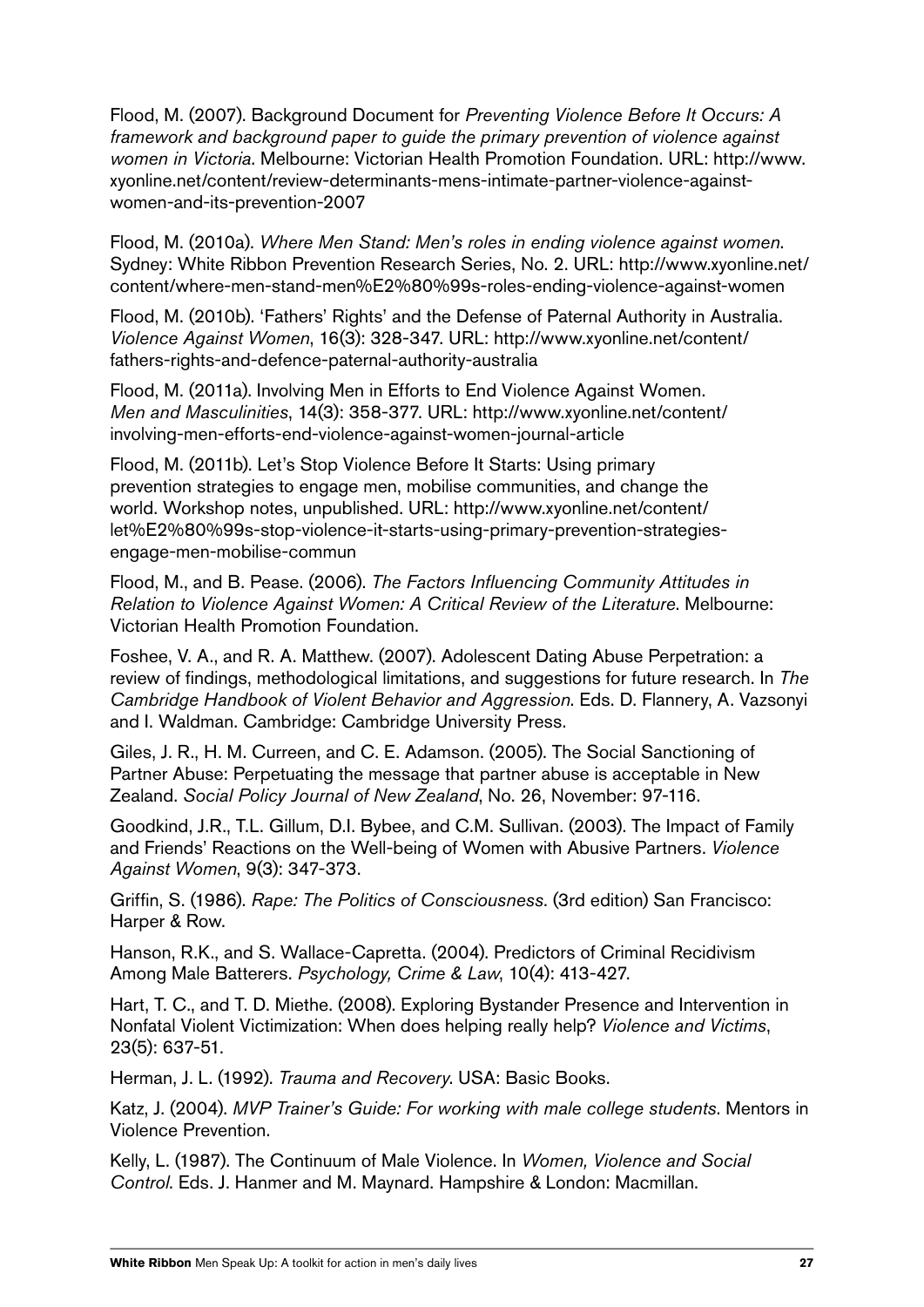Kelly, L. (1996). 'It's Everywhere': Sexual Violence as a Continuum. In *Feminism and Sexuality: A Reader*. Eds. S. Jackson and S. Scott. Edinburgh: Edinburgh University Press.

Klein, A. R., and T. Tobin. (2008). A Longitudinal Study of Arrested Batterers, 1995‑2005: Career Criminals. *Violence Against Women*, 14(2): 136‑157.

Lievore, D. (2003) *Non‑reporting and Hidden Reporting of Sexual Assault: An international literature review*. Canberra: Australian Institute of Criminology.

McDonald, P., and M. Flood. (in press). *Bystander Approaches to Sexual Harassment*. Sydney: Human Rights Commission.

Maynard, M., and J. Winn. (1997). Women, Violence and Male Power. Pp. 175‑197 in *Introducing Women's Studies: Feminist Theory and Practice*. (2nd edition) Eds. D. Richardson and V. Robinson. Macmillan.

Pease, B. (2008). Engaging Men in Men's Violence Prevention: Exploring the tensions, dilemmas and possibilities. *Australian Domestic & Family Violence Clearinghouse Issues Paper*, No. 17, August.

Powell, A. (2010). *Review of Bystander Approaches in Support of Preventing Violence Against Women*. Melbourne: Victorian Health Promotion Foundation (VicHealth).

Rozee, P. D., and M. P. Koss. (2001). Rape: A Century of Resistance. *Psychology of Women Quarterly*, 25(4): 295‑311.

Scott, K. L. (2004). Predictors of Change among Male Batterers: Application of Theories and Review of Empirical Findings. *Trauma, Violence, & Abuse*, 5(3): 260‑284.

Sokoloff, N. J., and I. Dupont. (eds.). (2005). *Domestic Violence at the Margins: Readings in race, class, gender, and culture*. Piscataway, NJ: Rutgers University Press.

Stark, E. (2010). Do Violent Acts Equal Abuse? Resolving the gender parity/asymmetry dilemma. *Sex Roles*, 62: 201–211.

Virginia Tech. (2010). Be an Active Bystander. Red Flag Campaign. URL: http://www. stopabuse.vt.edu/bystander.php#strategies, Accessed November 4, 2011.

Weinberg, J., and M. Biernbaum. (1993). The Conversations of Consent: Sexual intimacy without sexual assault. In *Transforming a Rape Culture*. Eds. E. Buchwald, P. Fletcher, and M. Roth. Minneapolis: Milkweed Editions.

Wise, L., and S. Stanley. (1987). *Georgie Porgie: Sexual Harassment in Everyday Life*. London & New York: Pandora.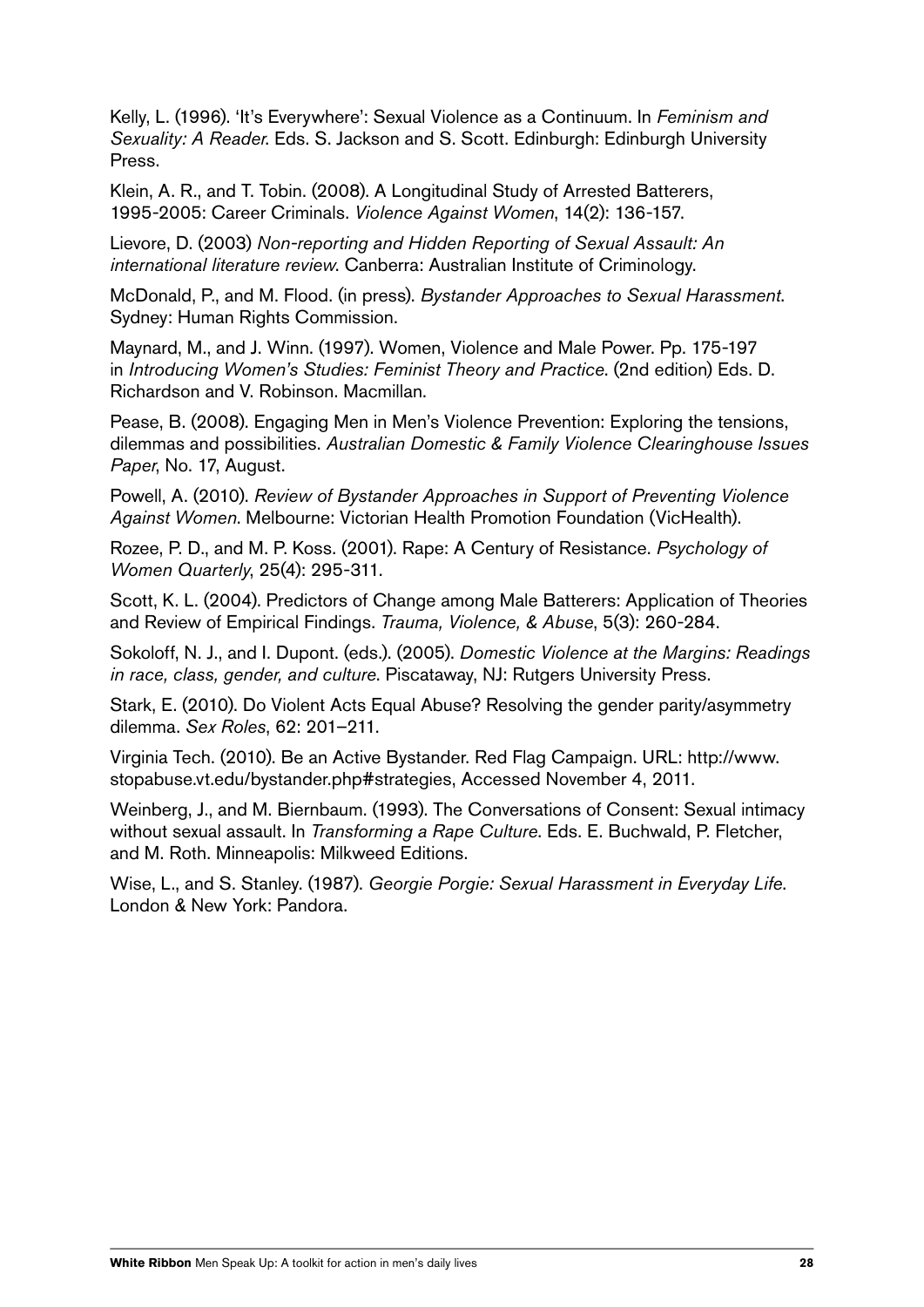# **Endnotes**

- 1 See Flood (2011b: 9‑11) for a short account of these, and Flood (2007) for a much more detailed account.
- 2 Bystanders were defined as any person or group of persons other than the victim or offender, and at least 12 years of age.
- 3 'Completed' means that forced or coerced acts of vaginal, anal, or oral penetration took place, whereas attacks in which forced or coerced penetration was attempted but not accomplished are considered 'attempted rape'.
- 4 This section draws on a variety of guides to what men can do to prevent and reduce violence against women and to build gender equality. These guides have been compiled at http://www.xyonline.net/content/what‑men‑can‑do‑stop‑sexism‑and‑male‑violence.
- 5 These are drawn from the 'Equality Wheel' developed by the Domestic Abuse Intervention Project, Duluth, Minnesota, USA. See http://www. theduluthmodel.org/training/wheels.html.
- 6 You might wish to start with the introductory texts listed here: http://mensbiblio.xyonline.net/feministworks.html#Heading3.
- 7 These are drawn from various sources which you may wish to consult. Sources include Creighton and Kivel (1995), a section in the Family<br>Violence Prevention Fund's online "Toolkit for Working with Men and Boys to Prevent
- 8 Under traditional systems of chivalry, men may make use of women's fear of rape, with each man maintaining a hold on "his" woman by<br>threatening her with what could be done to her, in the absence of his protection, by the
- 9 The term 'survivor' is used in recognition of women's agency and resistance in the face of violence.
- 10 Both this and the material immediately below are drawn from http://www.rapecrisis.org.uk/Howtohelp2.php and a campaign presentation which was part of the Green Dot campaign (Eigenberg and Peters 2011).
- 11 See http://www.futureswithoutviolence.org/section/our\_work/men\_and\_boys.
- 12 For further online resources, see the following four items: (1) A webpage by the South African organisation Sonke Gender Justice: http://www.<br>genderjustice.org.za/onemancan/index.php?option=com\_content&task=view&id=22&I
- 13 This isn't a guide to sustaining activism, but people wanting such guides may consult the works listed here: http://mensbiblio.xyonline.net/ menfeminism.html#Socialchange.
- 14 This is one theme in the accounts of men involved in violence prevention work (Casey and Smith 2010: 961‑2).
- 15 See the short article at http://www.xyonline.net/content/violence‑against‑women‑mens‑issue for such a discussion. This is also reprinted in Flood (2011b: 24‑25).
- 16 Again, this is a theme in the accounts of men involved in violence prevention work (Casey and Smith 2010: 963‑65).
- 17 See Flood (2011b: 24‑26) for a brief discussion of these.
- 18 See the following for a short guide to key online resources: http://www.xyonline.net/content/<br>online-resources-men%E2%80%99s-roles-stopping-violence-against-women-one-page-handout.